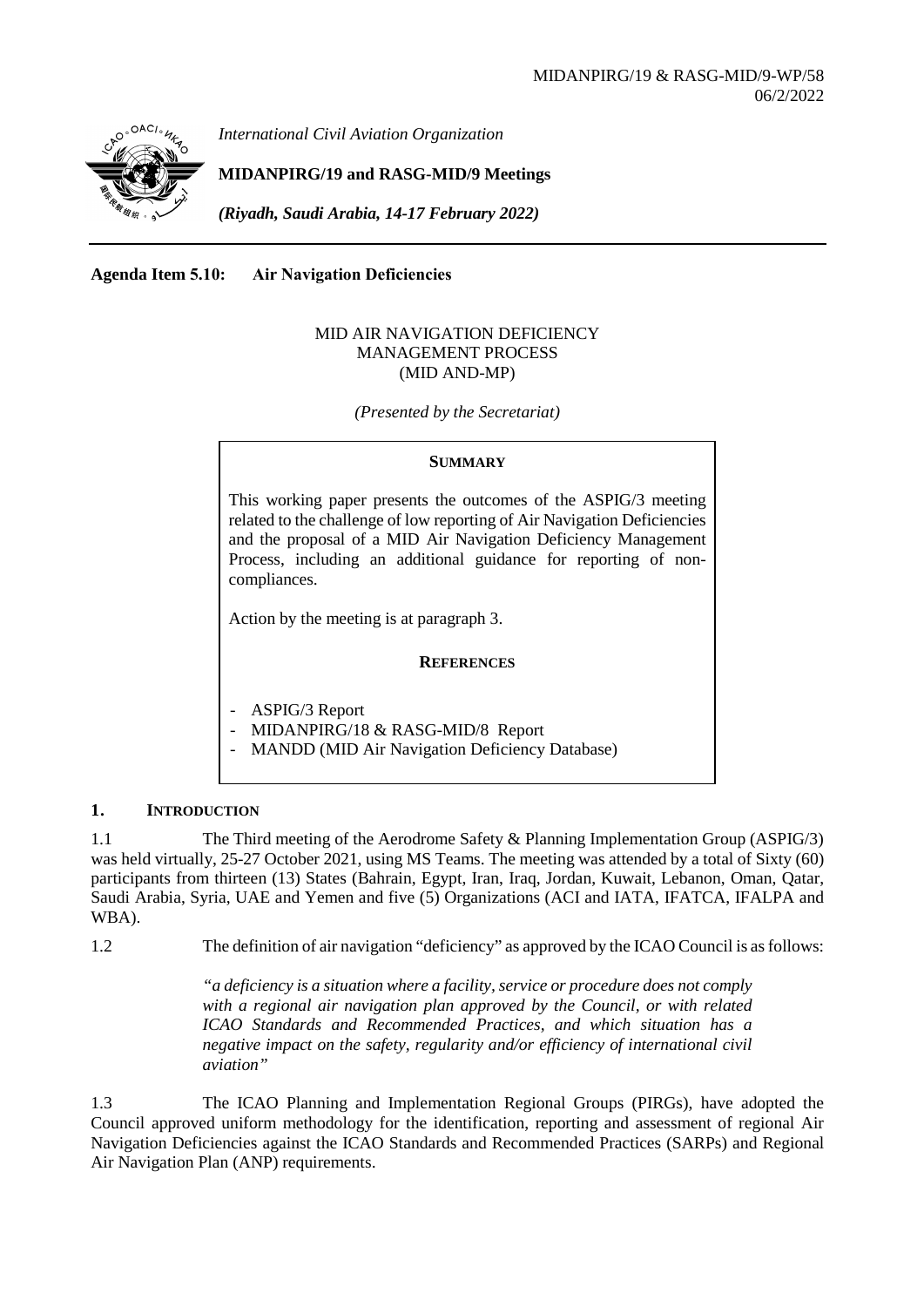1.4 To support the implementation of the Uniform Methodology, every PIRG has developed its own unique deficiency database as a means of sharing safety information related to Air Navigation systems and viewed/used by that respective region(s) only.

1.5 Under the Terms of Reference of MIDANPIRG, one of the primary objectives is to identify and address specific Deficiencies in the Air Navigation field. In order to facilitate the development and implementation of action plans by States to resolve identified Deficiencies. Consequently, the MIDANPIRG and its Sub-bodies regularly review Deficiencies in their respective fields and develop recommendations for remedial actions.

## **2. DISCUSSION**

## *MID Air Navigation Deficiency Database (MANDD)*

2.1 The meeting may wish to recall that all the AND are currently listed in the MID Air Navigation Deficiency Database (MANDD) as at [https://mandd.icao.int](https://mandd.icao.int/) .

2.2 The meeting may wish to reiterate that a deficiency would be eliminated only when a State submit a formal Letter to the ICAO MID Office containing the evidence(s) that mitigation measures have been implemented for the elimination of this deficiency as part of their Corrective Action Plan (CAP). The meeting may wish to note with concern that the majority of deficiencies, listed in the MANDD, have no specific CAP.

2.3 The ASPIG/3 meeting noted the need to include some improvement to the MANDD in order to enable States' Focal points to upload evidences for the closure of the identified deficiencies.

## *Proposed MID Air Navigation Deficiencies Management Process (MID AND-MP)*

2.4 The ASPIG/3 meeting noted with concern the level of efficiency related to the resolution and management and of the Air Navigation Deficiencies. The meeting agreed that, in order to encourage reporting by all concerned parties and to enable efficient follow-up, particularly by the ICAO MID Office, an Air Navigation Deficiencies Management Process is needed to support the reporting of non-compliances without prejudice to the definition of 'a deficiency' as approved by the Council.

2.5 In line with the above, the meeting proposed the development of a clear Middle East Air Navigation Deficiencies Management Process (MID AND-MP), as at the **Appendix A,** aiming to coordinate the collection and management of deficiencies.

## *Additional tool related to the AND Reporting (e.g. AOP Minimum Reporting Areas):*

2.6 The ASPIG/3 meeting recalled that the ASPIG/2 Meeting agreed on a Template of the minimum reporting areas for Airport Operations (AOP), as available at **Attachment A of the Appendix A** of this WP, determining the fundamental infrastructure and core services to be implemented by Aerodromes in line with the Global Air Navigation Plan Frameworks. Consequently, the ASPIG/3 meeting agreed that this tool can be used, as deemed necessary, by States as a reference to monitor the implementation of the ICAO Standards and Recommended Practices (SARPs) and Regional Air Navigation Plan (ANP) requirements and report any related non-compliance to those requirements.

2.7 In this regard, the ASPIG/3 meeting noted and reiterated that the intent of the list of Minimum Reporting Area, defined by the above mentioned tool, is **NOT** to replace reporting based on the Council policy, but to encourage consistent reporting, noting on one hand the current critically low level of reporting, and on the other hand the expanse of SARPs and requirements on which reporting may be effected.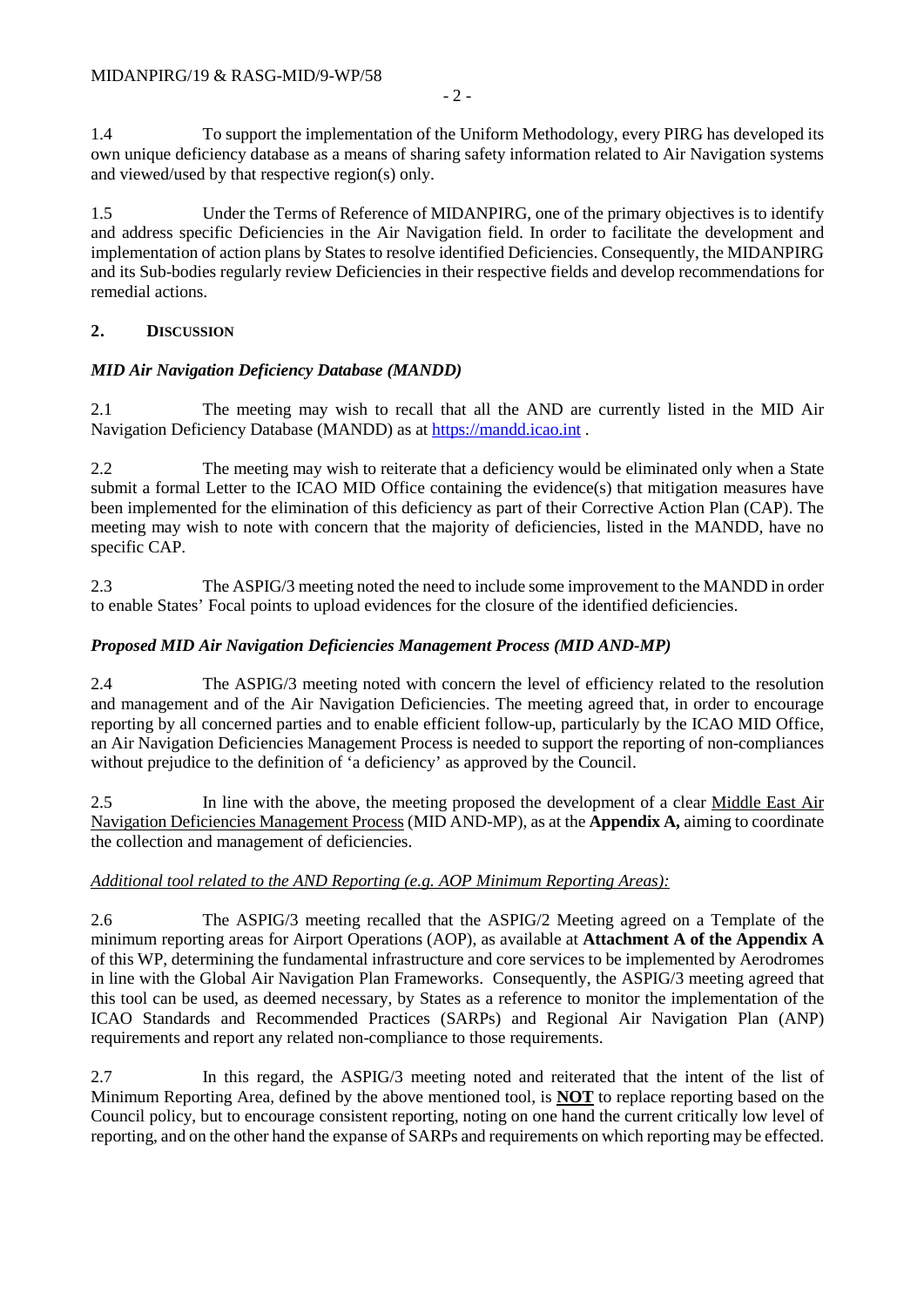2.8 Accordingly, the meeting may wish to invite States, users, and International Organizations to report non-compliances in the subareas listed at the **Attachment A of the Appendix A** to this paper (in addition to reporting of any other deficiencies as defined by the Council).

2.9 The meeting may wish to note that the undesirable outcomes of the proposed approach, **which should be guarded against**, include the reporting only on the listed subareas, instead of all deficiencies covered by the Council Uniform Methodology.

2.10 The meeting may wish to agree on the need for all MIDANPIRG Subgroups to identify the Minimum Reporting sub-areas to cover, all domains in addition to **AOP**, notably **ATM, AIM, CNS, MET**  and **SAR** in order to complement the additional AND Minimum reporting tool.

2.11 The meeting may wish to note that the ASPIG/3 recognized that the envisaged benefits of this AND-MP include the following:

- a. Consistency in reporting across all MID States with respect to the listed AN Domains/Sub-areas;
- b. Ability to derive trends and propose common solutions;
- c. Facilitation of reporting by States and Organizations.
- d. Consistency in follow-up actions by ICAO MID Regional Office and other concerned parties.

2.12 Based on the above, the meeting may wish to agree on the following Draft Conclusion:

| <b>WHY</b> | Complement the Council approved uniform methodology on AND while<br>ensuring:<br>• Consistency in reporting across all MID States with respect to the listed<br>AN Domains/Sub-areas:<br>• Ability to derive trends and propose common solutions;<br>• Facilitation of reporting by States and Organizations; and<br>• Consistency in follow-up actions by ICAO MID Regional Office and<br>other concerned parties |
|------------|--------------------------------------------------------------------------------------------------------------------------------------------------------------------------------------------------------------------------------------------------------------------------------------------------------------------------------------------------------------------------------------------------------------------|
| What       | MID Air Navigation Deficiencies Management Process (MID AND-MP)                                                                                                                                                                                                                                                                                                                                                    |
| Who        | MIDANPIRG /19                                                                                                                                                                                                                                                                                                                                                                                                      |
| When       | Feb 2022                                                                                                                                                                                                                                                                                                                                                                                                           |

## *DRAFT CONCLUSION 3/1: MID AIR NAVIGATION DEFICIENCIES MANAGEMENT PROCESS (MID AND-MP)*

*That, in order to ensure consistent reporting of deficiencies, and efficient implementation of their resolutions, MID States and concerned Stakeholders are urged to endorse the MID Air Navigation Deficiencies Management Process (MID AND-MP), as at Appendix A including the list of Minimum Reporting Areas to be used as a guidance to minimum reporting.*

2.13 In this regard, the meeting may wish to agree that the next version of MIDANPIRG Handbook should be updated to include a dedicated part on the ICAO Uniform Methodology for the Identification, Assessment and Reporting of Air Navigation Deficiencies as proposed at **Appendix B**.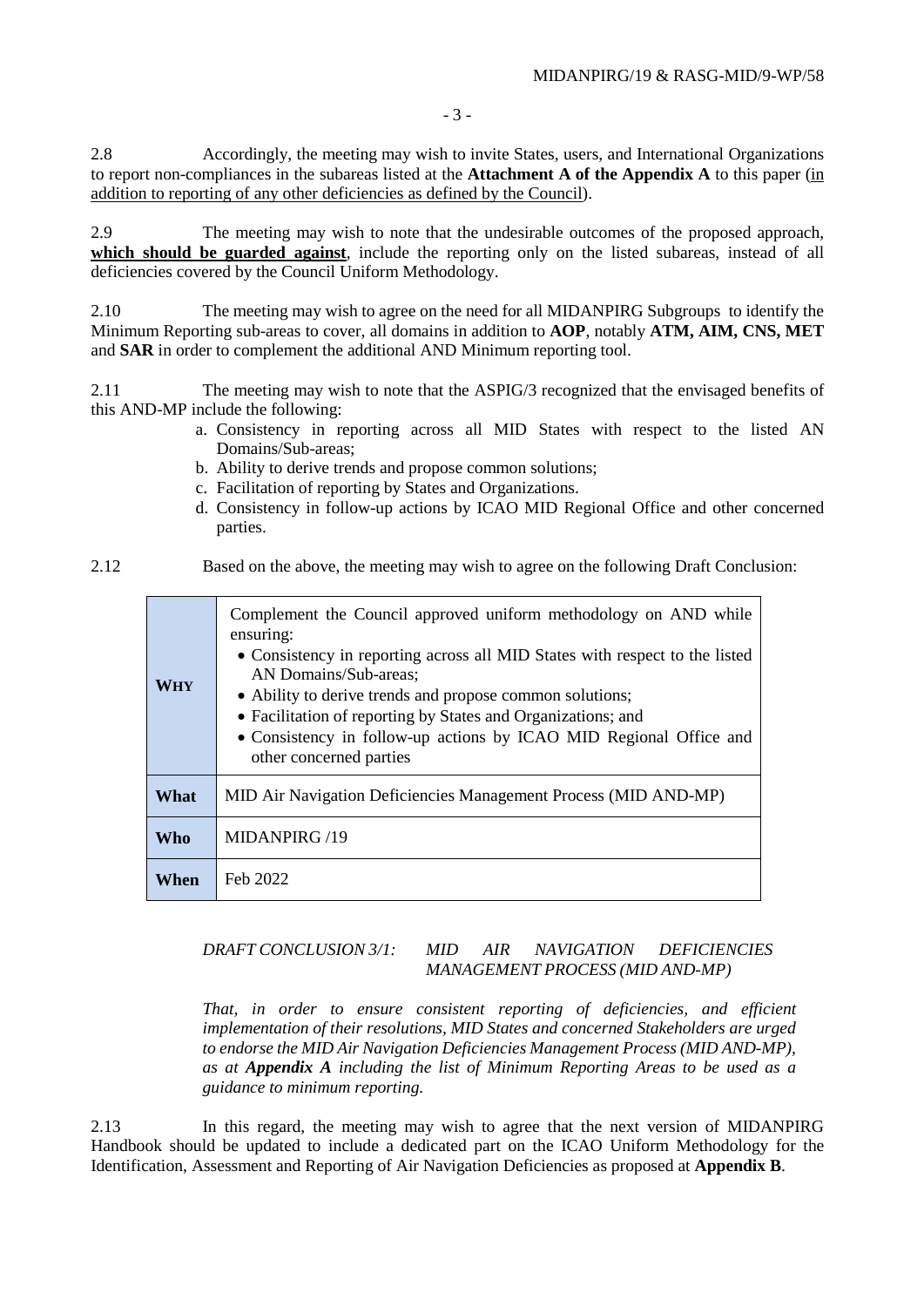### **3. ACTION BY THE MEETING**

- 3.1 The meeting is invited to:
	- a) note the need to include some improvement to the MANDD platform in order to enable States Focal points to upload evidences for the closure of the identified deficiencies, and take action as appropriate;
	- b) agree to the Draft Conclusion under paragraph 2.12 of this working paper and accordingly, request all MIDANPIRG Subgroups to complement the Minimum Reporting Areas to cover, in addition to **AOP**, all Air Navigation domains, notably **ATM, AIM, CNS, MET** and **SAR** using the template at **Attachment A of the Appendix A** to this paper; and
	- c) agree to include a dedicated part on the ICAO Uniform Methodology for the Identification, Assessment and Reporting of Air Navigation Deficiencies, as proposed at **Appendix B,** in the next version of MIDANPIRG Handbook.

**-----------------**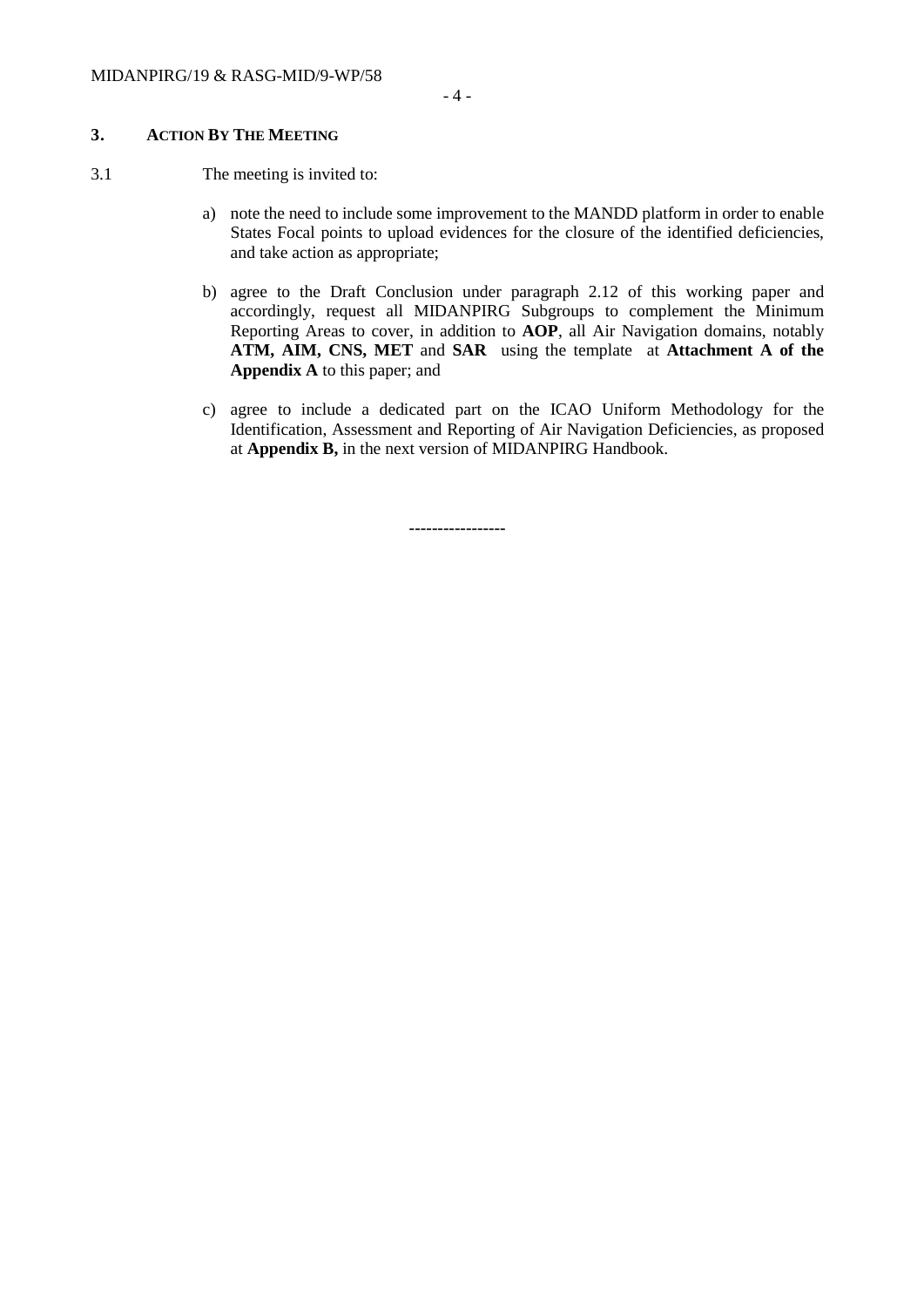# **THE MIDDLE EAST AIR NAVIGATION DEFICIENCIES MANAGEMENT PROCESS (MIDAND-MP)**

## **1. Introduction**

1.1 Based on the information resulting from the assessment carried out by ICAO on the input received from various regions regarding deficiencies in the air navigation field, it became evident that improvements were necessary in the following areas:

- a) collection of information;
- b) safety assessment of reported problems;
- c) identification of suitable corrective actions technical/ operational/ financial/organizational), both short-term and long-term; and
- d) method of reporting in the reports of ICAO planning and implementation regional groups (PIRGs).

1.2 This methodology istherefore prepared with the assistance of ICAO PIRGs and is approved by the ICAO Council for the efficient identification, assessment and clear reporting of air navigation deficiencies. It may be further updated by the Air Navigation Commission in the light of the experience gained in its utilization.

1.3 For the purpose of this methodology, the definition of deficiency is as follows:

A *deficiency* is a situation where a facility, service or procedure does not comply with a regional air navigation plan approved by the Council, or with related ICAO Standards and Recommended Practices, and which situation has a negative impact on the safety, regularity and/or efficiency of international civil aviation.

## **2. Collection and inclusion of information in the Data Base**

2.1 Collection of the information for all the sources (**Regional office, States, Users, Professional provider organizations' sources):** Refer to the **PART XX**, Section 2 of the MIDANPIRG Procedural Handbook,

## 2.2 **MID Air Navigation Deficiencies Data Base (MANDD)**

2.2.1 In order to support the implementation of the Uniform Methodology for the identification, assessment and reporting of deficiencies, the MID Air Navigation Deficiencies Data Base (MANDD) that is a web-based platform provides an online tool for States and relevant stakeholders to manage Air Navigation Deficiencies in the region. The application is available at [https://mandd.icao.int/.](https://mandd.icao.int/) **Reporting of information on Deficiencies actions taken by the MID Office**

3.1 In order to enable the MIDANPIRG to make consistent evaluation of deficiencies, States and concerned International organizations including IATA, IFALPA and IFATCA, are expected to provide the information they have to the ICAO MID Regional Office for action as appropriate, during MIDANPIRG meetings.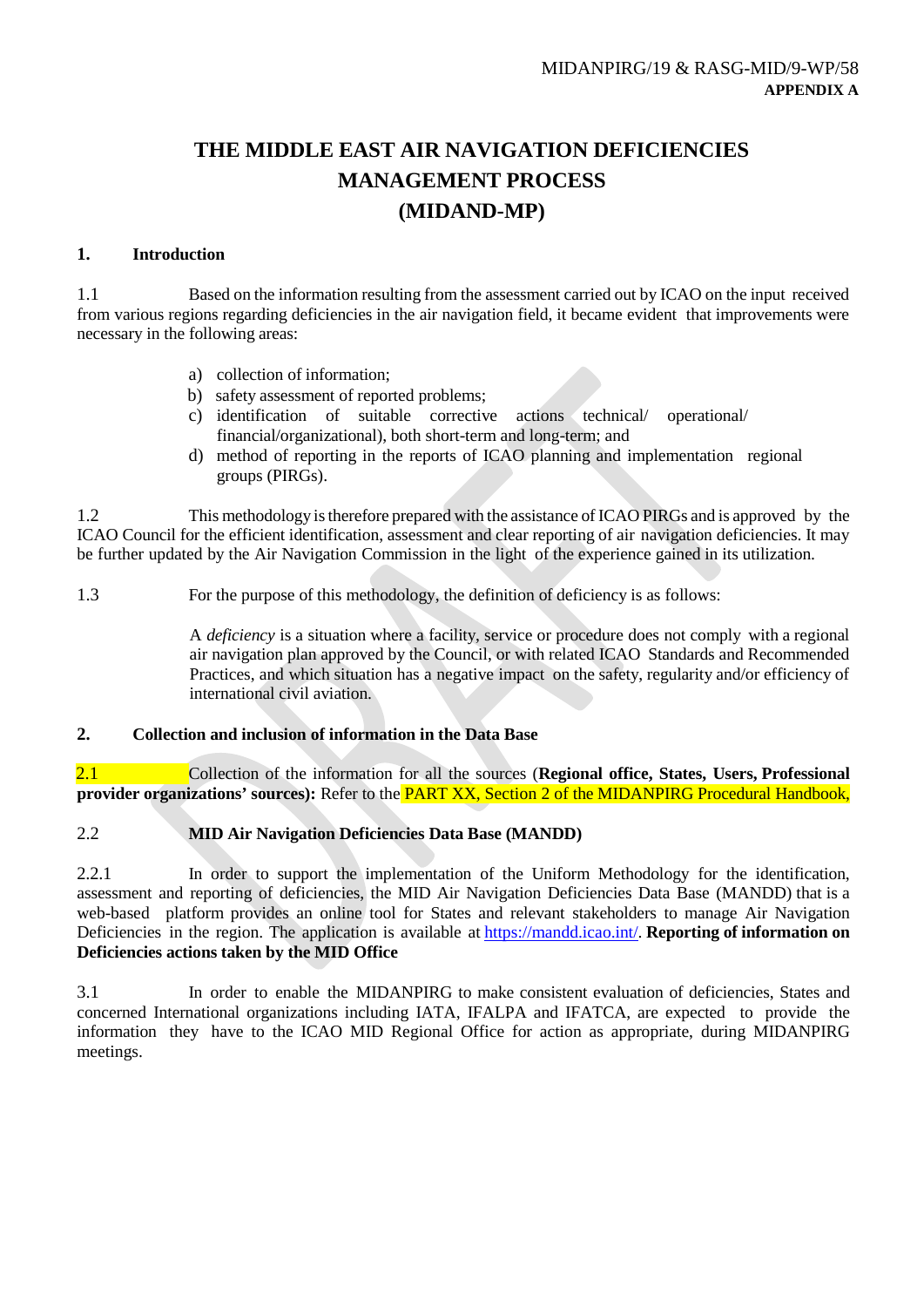3.2 The information should at least include description of the deficiency, risk assessment, possible solution, deadlines, responsible entities, agreed new action to be taken to resolve identified Deficiencies.

3.3 Newly identified deficiencies shall be sent to MID Office by the State/Organization Focal Point through the MANDD. Evidences to support the information provided should be forwarded via email to the ICAO MID Regional Office [\(icaomid@icao.int\)](mailto:icaomid@icao.int) or attached in the MANDD (as potentially upgraded).

3.4 The newly added deficiency in the MANDD will always have an "**N**" status for New at the point of entering the details in the reporting form. Once approved by the concerned Regional Officer, the deficiency will appear in the database list highlighted in "Yellow" and will be available for MANDD users in the delete, update, search and print options.

3.5 Once received and updated in the MANDD system by the ICAO MID Office, the request is forwarded to the appropriate Regional Officer for review and analysis as per the paragraph 2.1.1 of the MIDANPIRG Procedural Handbook. The ICAO MID Office may contact the source of the information and the concerned State for more details when required. The result of the evaluation is submitted with all the evidences to a committee formed by the Regional Office subject matter Experts and the Deputy Regional Director for review.

3.6 If the deficiencies are confirmed, the State is informed by the ICAO MID Regional Office and given a time period to take appropriate actions. If actions are taken in time, the case is closed and captured in the MANDD as proposed for deletion and will appear highlighted in "Yellow" as a strike through then notified to the MIDANPIRG meeting.

3.7 Otherwise, the case is submitted to the MIDANPIRG Meeting for consideration and endorsement using the List of reported Deficiencies extracted from the MANDD system. The MIDANPIRG' endorsed deficiencies are uploaded in the MANDD by the MID Office and the concerned  $State_{(s)}$  are requested to submit a Corrective Action Plan within a given deadline.

3.8 The concerned State(s) shall follow-up the implementation of proposed mitigation actions, as established in the action plan and submit relevant evidences for consideration to the ICAO MID Office through the MANDD/by email.

3.9 In case of challenges with the implementation, the State Focal point should inform and coordinate with the Regional Officer managing the AND concerned Area (**AOP**, **ATM, AIM, CNS, MET** and **SAR**). Both, the State's Focal Points and Regional Officer should ensure that the information provided in the MANDD is continuously updated.

3.10 The agenda of MIDANPIRG meeting should include an item on air navigation deficiencies, including information reported by States and other stakeholders in accordance with **PART XX**, Section 2 of the MIDANPIRG Procedural Handbook, The review of the deficiencies should be a top priority for each MIDANPIRG meeting which should make an assessment of the safety impact, of the reviewed lists of deficiencies, for subsequent review by the ICAO Air Navigation Commission.

3.11 In line with the above, and keeping in mind the need to eventually make use of this information in the planning and implementation process, it is necessary that once a deficiency has been identified and validated, defined fields of information should be provided in the reports on deficiencies in the air navigation systems. The Model reporting table for use in the MIDANPIRG report and Actions by the ICAO MID Office are stated in the **Part XX**, Sections 5 and 6 of the MIDANPIRG Procedural Handbook.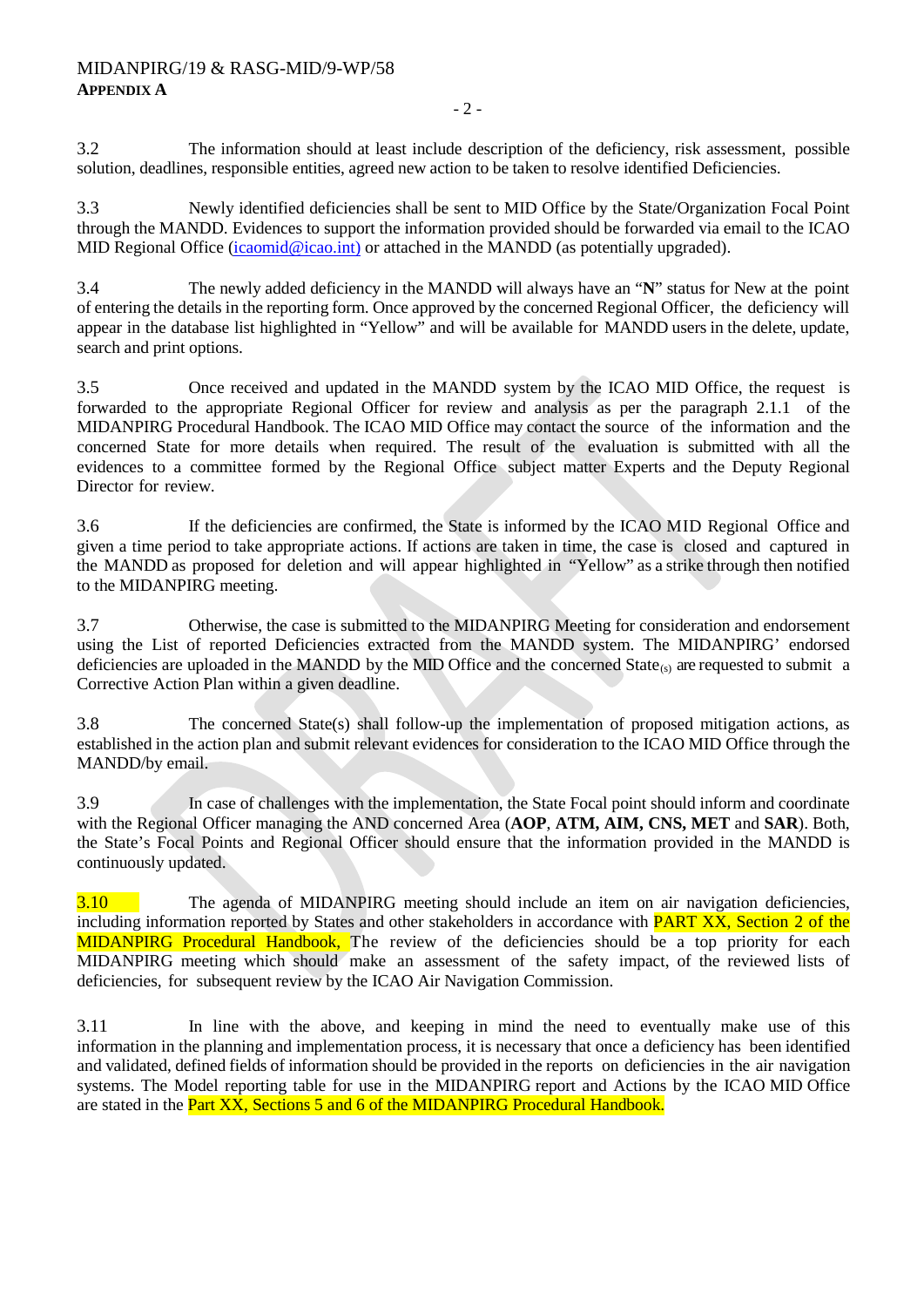## *Additional Guidance for Minimum Reporting on non-compliances*

3.12 In order to encourage reporting, the Group has adopted a list of minimum reporting areas which is reflected at **Attachment A** to this Process. The intent of the list is **NOT** to replace reporting based on ICAO Council policy, but to encourage reporting, in recognition of Assembly Resolution A37-15 Appendix L, and noting the historical critically low level of reporting, as well as the expanse of SARPs and requirements on which reporting may be effected.

3.13 Without prejudice to the definition of "deficiency" as approved by the Council, States, Regulators and Air Navigation Service Providers (ANSPs), users, and professional organizations (IFALPA, IFATCA, IFATSEA, etc.) are encouraged to report on non-compliances in the areas listed in **Attachment A**, in addition to reporting any other deficiencies as defined by the Council.

## **4. Monitoring & Removal of MIDANPIRG endorsed Deficiencies from the Data base**

4.1 The ICAO MID Office will monitor the implementation by the States of their corrective actions plans and report to MIDANPIRG. States shall implement their action plans and submit relevant evidences for consideration to the ICAO MID Regional Office by email to icaomid@icao.int.

4.2 The relevant Regional Officers should assess on the regular basis the implementation of the States action plans until their completion. Once the implementation completed, a documented report, comprising evidences should be submitted the ICAO MID Office for their review by the ICAO MID Regional Officers and the Deputy Regional Director. The review report is submitted to the MIDANPIRG meeting for appropriate action.

4.3 If deemed satisfactory, the deficiency is deleted from the MANDD at which point will appear as a strike though highlighted in "Yellow" and the information is provided to the State.

4.4 Once validated and confirmed by the MIDANPIRG meeting to be an existing deficiency based on provided evidences, a command is run in the system to remove the resolved (proposed for deletion) deficiencies from the Database by the Regional Office.

## **5. Assessment and prioritization**

5.1 A general guideline would be to have three levels of priority organized on the basis of safety, regularity and efficiency assessment as follows:

> **"U" priority (Red)** = Urgent requirements having a direct impact on safety and requiring immediate corrective actions. Urgent requirement consisting of any physical, configuration, material, performance, personnel or procedures specification, the application of which is urgently required for air navigation safety.

> **"A" priority (Orange) =** Top priority requirements necessary for air navigation safety. Top priority requirement consisting of any physical, configuration, material, performance, personnel or procedures specification, the application of which is considered necessary for air navigation safety.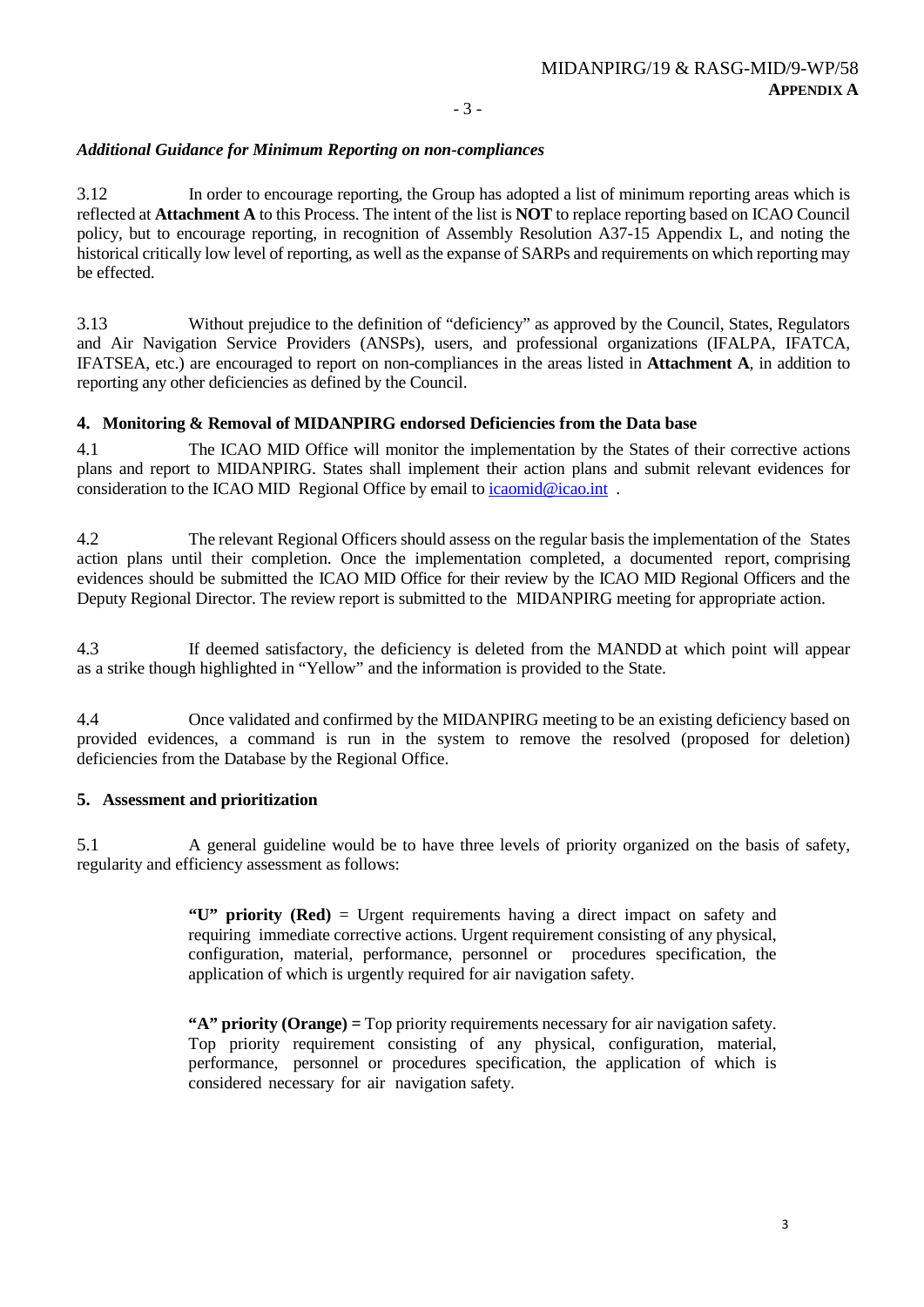#### - 4 -

**"B" priority (Green) =** Intermediate requirements necessary for air navigation regularity and efficiency. Intermediate priority requirement consisting of any physical, configuration, material, performance, personnel or procedures specification, the application of which is considered necessary for air navigation regularity and efficiency.

5.2 In addition, the MIDANPIRG's Sub-Groups including the ASPIG (Aerodromes Safety Planning and Implementation Group) should assess, as deemed necessary, the endorsed Deficiencies based on SMS principles. As practical as it can be, the assessment and prioritization of Deficiencies is based on the safety risk matrix contained in the Safety Management Manual (SMM), Doc 9859: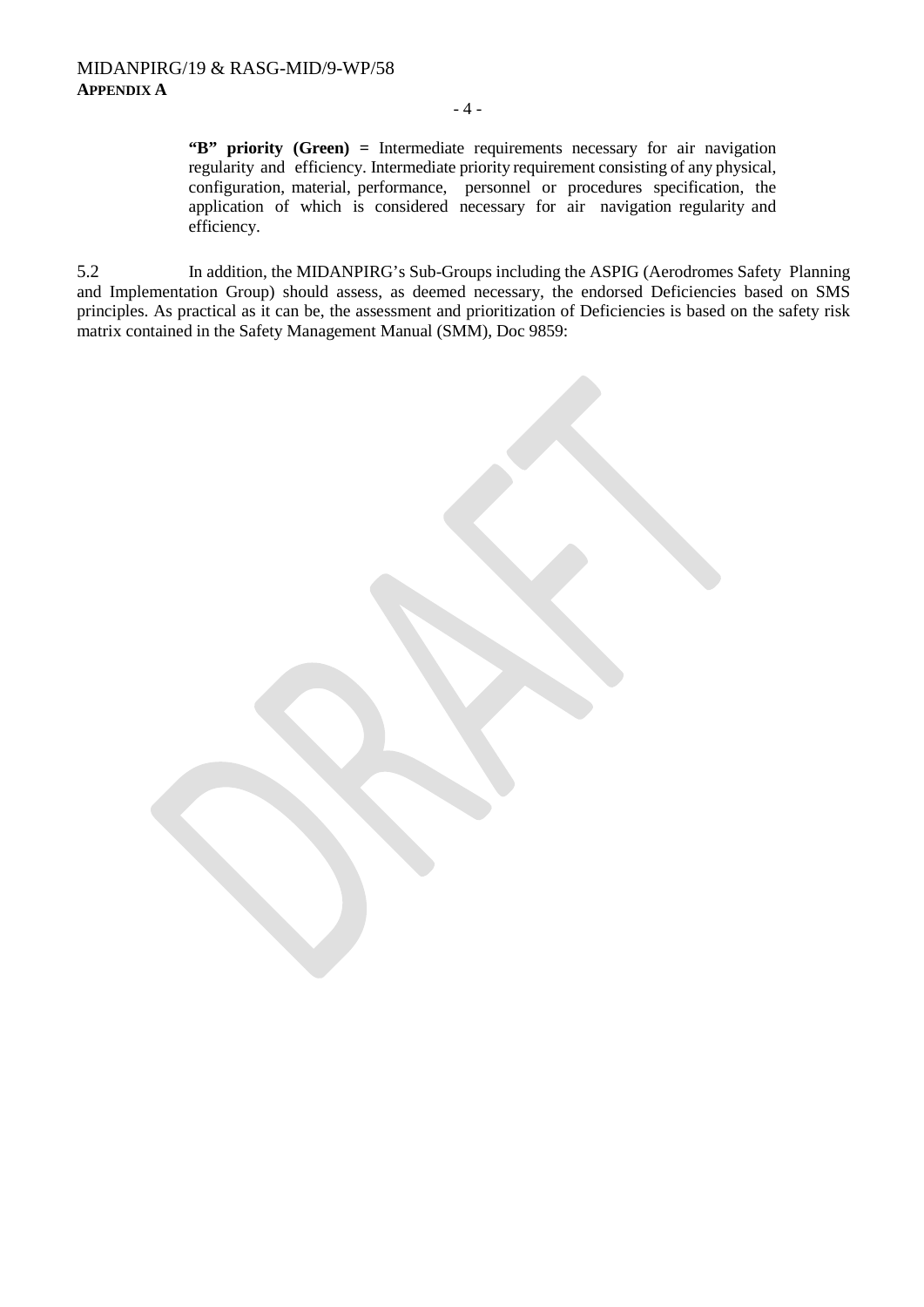#### - 5 -

## *Table 1. Safety risk probability table*

| Likelihood                  | <b>Meaning</b>                                        | Value |
|-----------------------------|-------------------------------------------------------|-------|
| <b>Frequent</b>             | Likely to occur many times (has occurred frequently)  | 5     |
| Occasional                  | Likely to occur sometimes (has occurred infrequently) | 4     |
| Remote                      | Unlikely to occur, but possible (has occurred rarely) | 3     |
| Improbable                  | Very unlikely to occur (not known to have occurred)   |       |
| <b>Extremely improbable</b> | Almost inconceivable that the event will occur        |       |

Note.- This is an example only. The level of detail and complexity of tables and matrices should be adapted to the particular needs and complexities of each organization. It should also be noted that organizations might include both qualitative and quantitative *criteria.*

| <b>Severity</b>   | <b>Meaning</b>                                                                                                                                                                                                                                             | Value |
|-------------------|------------------------------------------------------------------------------------------------------------------------------------------------------------------------------------------------------------------------------------------------------------|-------|
| Catastrophic      | Aircraft / equipment destroyed<br>$\bullet$                                                                                                                                                                                                                | A     |
|                   | Multiple deaths<br>$\bullet$                                                                                                                                                                                                                               |       |
| <b>Hazardous</b>  | A large reduction in safety margins, physical distress or a workload such that operational<br>personnel cannot be relied upon to perform their tasks accurately or completely                                                                              | в     |
|                   | Serious injury<br>٠                                                                                                                                                                                                                                        |       |
|                   | Major equipment damage<br>٠                                                                                                                                                                                                                                |       |
| Major             | A significant reduction in safety margins, a reduction in the ability of operational personnel<br>$\bullet$<br>to cope with adverse operating conditions as a result of an increase in workload or as a<br>result of conditions impairing their efficiency | C     |
|                   | Serious incident                                                                                                                                                                                                                                           |       |
|                   | Injury to persons<br>٠                                                                                                                                                                                                                                     |       |
| <b>Minor</b>      | Nuisance<br>$\bullet$                                                                                                                                                                                                                                      | D     |
|                   | Operating limitations<br>٠                                                                                                                                                                                                                                 |       |
|                   | Use of emergency procedures<br>٠                                                                                                                                                                                                                           |       |
|                   | Minor incident<br>$\bullet$                                                                                                                                                                                                                                |       |
| <b>Negligible</b> | Few consequences<br>$\bullet$                                                                                                                                                                                                                              | Е     |

## *Table 2. Example safety risk severity table*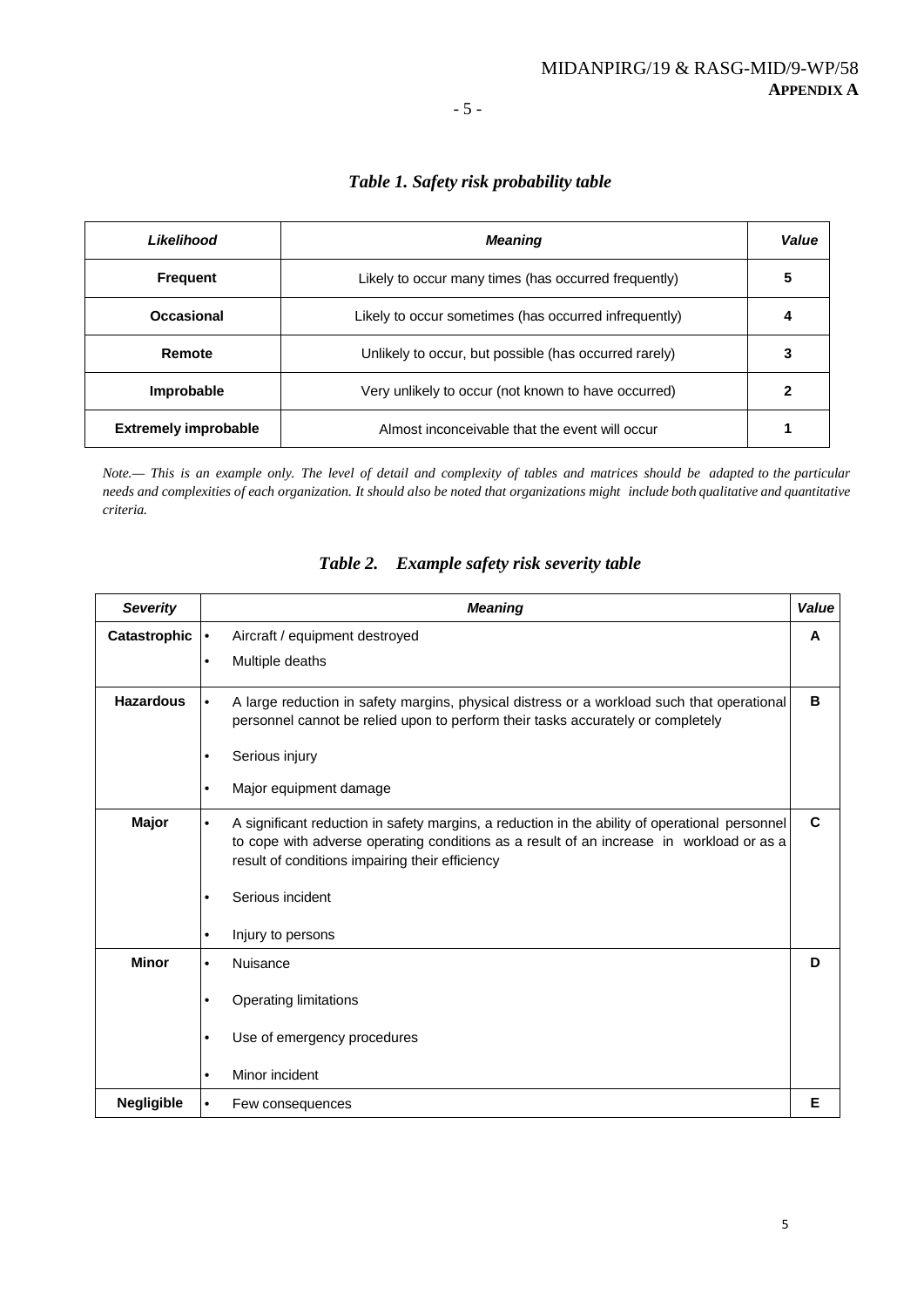*Safety Risk Severity Probability Catastrophic A Hazardous B Major C Minor D Negligible E* **Frequent 5** 5A 5B 5C 5D 5E **Occasional 4** 4A 4B 4C 4D 4E **Remote 3** 3A | 3B | 3C | 3D | 3E **Improbable 2** 2A 2B 2C 2D 2E **Extremely improbable 1** 1A 1B 1B 1C 1D 1D 1E

## *Table 3. Example safety risk matrix*

- 6 -

*Note.— In determining the safety risk tolerability, the quality and reliability of the data used for the hazard identification and safety risk probability should be taken into consideration.*

| <b>Safety Risk Index Range</b>                    | <b>Safety</b><br>Risk<br><b>Descriptio</b> | <b>Recommended Action</b>                                                                                                                                                                                                               |
|---------------------------------------------------|--------------------------------------------|-----------------------------------------------------------------------------------------------------------------------------------------------------------------------------------------------------------------------------------------|
| 5A, 5B, 5C, 4A, 4B, 3A                            | <b>INTOLERABLE</b>                         | Take immediate action to mitigate the risk or stop the<br>activity. Perform priority safety risk mitigation to ensure<br>additional or enhanced preventative controls are in place<br>to bring down the safety risk index to tolerable. |
| 5D, 5E, 4C, 4D, 4E, 3B, 3C, 3D,<br>2A, 2B, 2C, 1A | TOLERABLE                                  | Can be tolerated based on the safety risk mitigation. It<br>may require management decision to accept the risk.                                                                                                                         |
| 3E, 2D, 2E, 1B, 1C, 1D, 1E                        | ACCEPTABLE                                 | Acceptable as is. No further safety risk mitigation<br>required.                                                                                                                                                                        |
|                                                   |                                            |                                                                                                                                                                                                                                         |

## *Table 4. Example of safety risk tolerability*

*----------*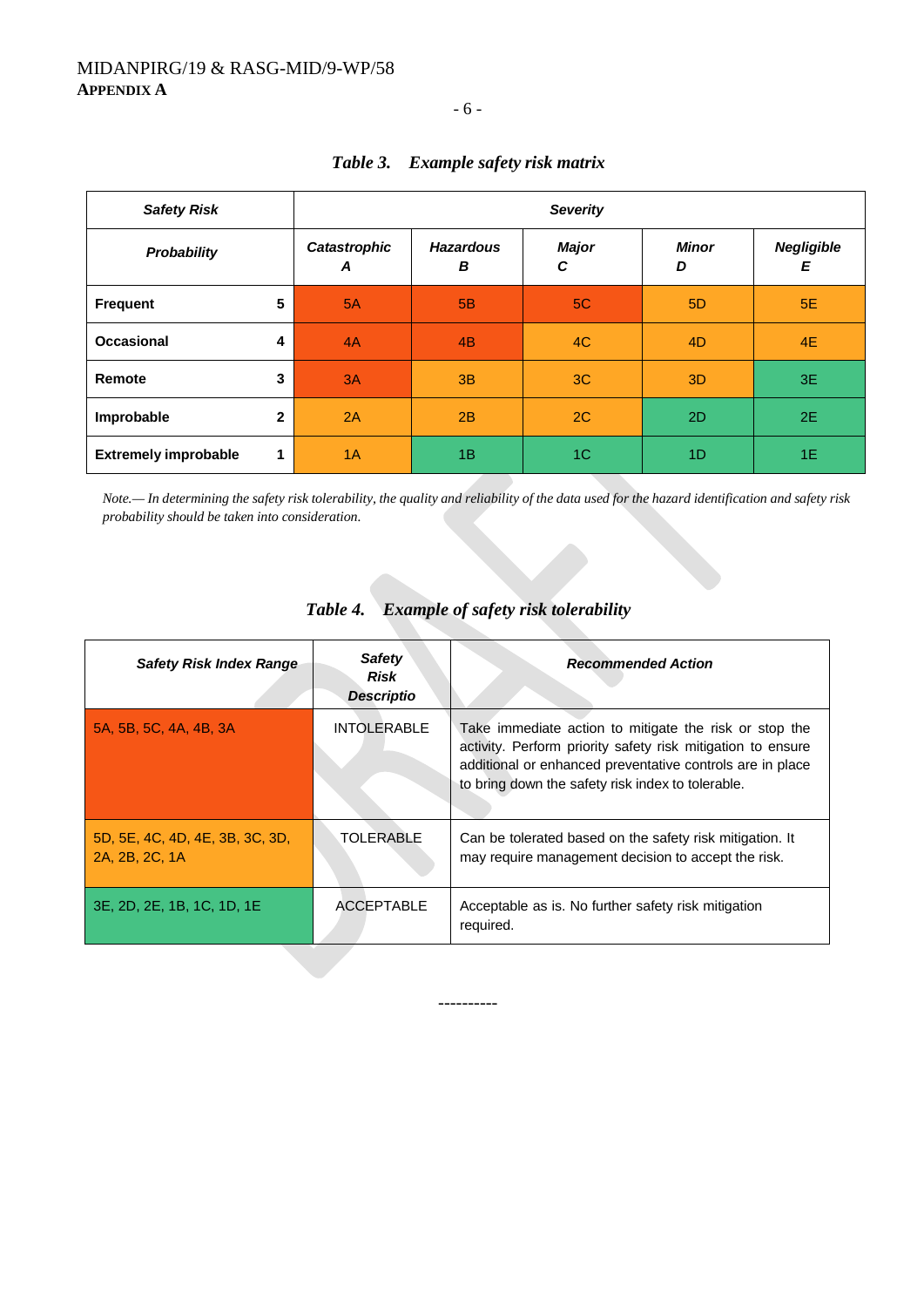## MIDANPIRG/19 & RASG-MID/9-WP/58 **ATTACHMENT A**

## **ATTACHMENT A**

## **AOP MINIMUM REPORTING AREAS**

|    | <b>AERODROMES OPERATIONS</b><br>(AOP)                                                                 |                                                 |                                 |                        |                                                                                                                                                                                                                                                                                                                                 |                                                      |                                                                                                |                                                                  |               |  |  |  |  |
|----|-------------------------------------------------------------------------------------------------------|-------------------------------------------------|---------------------------------|------------------------|---------------------------------------------------------------------------------------------------------------------------------------------------------------------------------------------------------------------------------------------------------------------------------------------------------------------------------|------------------------------------------------------|------------------------------------------------------------------------------------------------|------------------------------------------------------------------|---------------|--|--|--|--|
|    | <b>ICAO</b><br>Reference<br><b>Document</b>                                                           | <b>National</b><br>Reference<br><b>Document</b> | <b>Description</b>              | Date first<br>reported | Remarks/ Impact of non-<br>implementation                                                                                                                                                                                                                                                                                       | <b>Concerned Aerodromes</b><br>(Location Indicators) | <b>Corrective Action Plan</b><br>planned by the State<br>(including<br>timelines/target dates) | Identified<br>implementation<br>impediment and action<br>thereon | <b>Status</b> |  |  |  |  |
|    | <b>AERODROME DESIGN</b>                                                                               |                                                 |                                 |                        |                                                                                                                                                                                                                                                                                                                                 |                                                      |                                                                                                |                                                                  |               |  |  |  |  |
| 1. | Annex 14 -<br>Vol 1,<br>Chapter 1<br>PANS-<br>Aerodromes,<br>Part 1, 2                                |                                                 | Aerodrome<br><b>Master Plan</b> |                        | The lack of airports master<br>plans affect their short to<br>medium term capacity<br>enhancement projects;<br>restricting their ability to fulfil<br>capacity needs.                                                                                                                                                           |                                                      |                                                                                                |                                                                  |               |  |  |  |  |
| 2. | Annex 14 -<br>Vol 1,<br>Chapter 2, 3<br>PANS-<br>Aerodromes,<br>Part 1, 2<br>MID ANP,<br>Vol II - AOP |                                                 | Runways                         |                        | In view of the vital function of<br>runways in providing for safe<br>and efficient aircraft landings<br>and take-offs, it is imperative<br>that their design take into<br>account the operational and<br>physical characteristics of the<br>aeroplanes expected to use the<br>runway, as well as engineering<br>considerations. |                                                      |                                                                                                |                                                                  |               |  |  |  |  |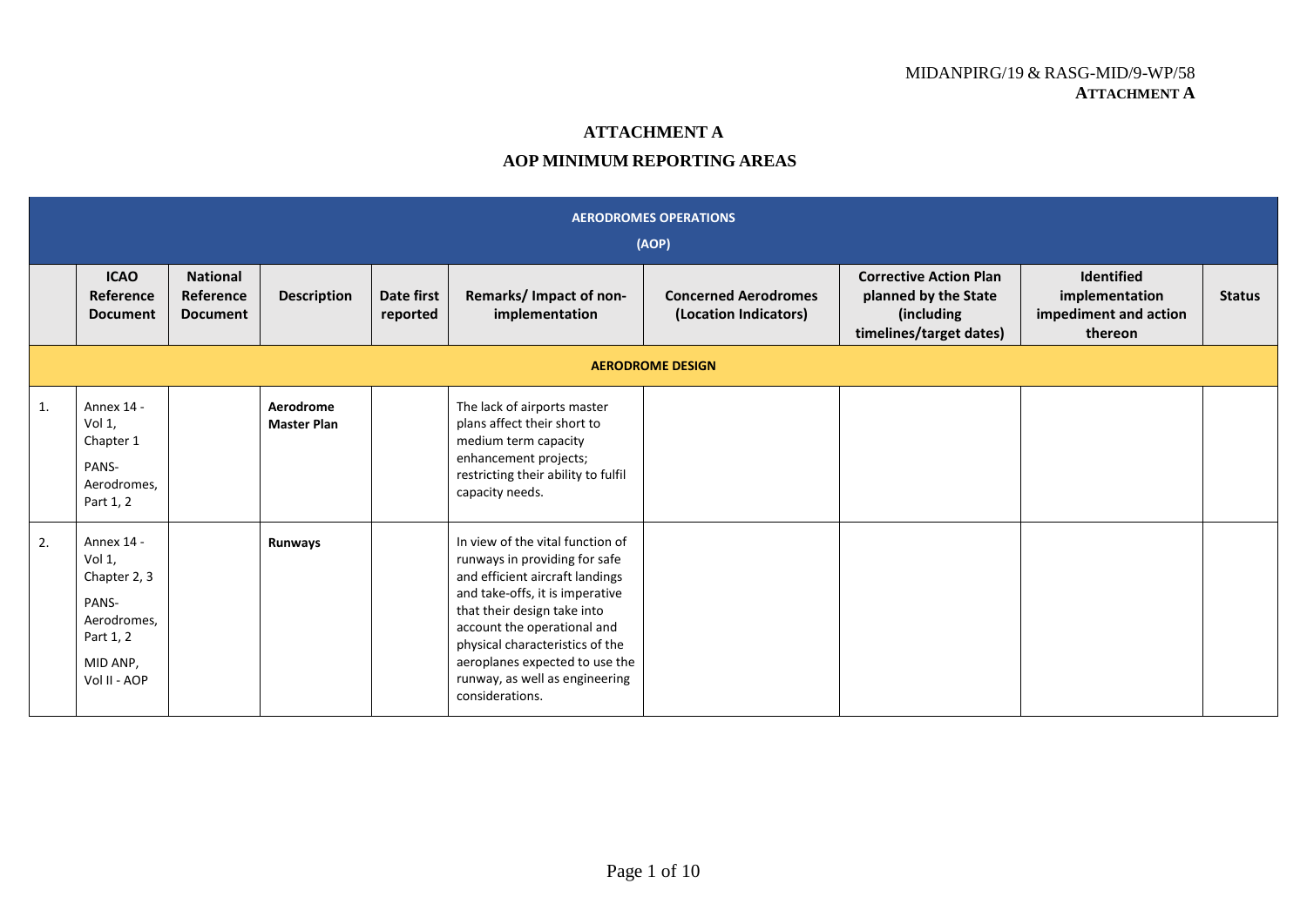|    | <b>AERODROMES OPERATIONS</b><br>(AOP)                                                                       |                                                 |                    |                        |                                                                                                                                                                                                                                                                 |                                                      |                                                                                                |                                                                  |               |  |  |  |
|----|-------------------------------------------------------------------------------------------------------------|-------------------------------------------------|--------------------|------------------------|-----------------------------------------------------------------------------------------------------------------------------------------------------------------------------------------------------------------------------------------------------------------|------------------------------------------------------|------------------------------------------------------------------------------------------------|------------------------------------------------------------------|---------------|--|--|--|
|    | <b>ICAO</b><br>Reference<br><b>Document</b>                                                                 | <b>National</b><br>Reference<br><b>Document</b> | <b>Description</b> | Date first<br>reported | Remarks/ Impact of non-<br>implementation                                                                                                                                                                                                                       | <b>Concerned Aerodromes</b><br>(Location Indicators) | <b>Corrective Action Plan</b><br>planned by the State<br>(including<br>timelines/target dates) | Identified<br>implementation<br>impediment and action<br>thereon | <b>Status</b> |  |  |  |
| 3. | Annex 14 -<br>Vol 1,<br>Chapter 2, 3<br>PANS-<br>Aerodromes,<br>Part 1, 2                                   |                                                 | <b>Taxiways</b>    |                        | A properly designed taxiway<br>system ensures a smooth,<br>continuous flow of aircraft<br>ground traffic, operating at the<br>highest level of safety and<br>efficiency and contributes to<br>optimum aerodrome utilization                                     |                                                      |                                                                                                |                                                                  |               |  |  |  |
| 4. | Annex 14 -<br>Vol 1,<br>Chapter 2, 3<br>PANS-<br>Aerodromes,<br>Part 1, 2                                   |                                                 | <b>Aprons</b>      |                        | Apron design should take into<br>account safety procedures for<br>aircraft manoeuvring and<br>contribute to a high degree of<br>efficiency for aircraft<br>movements and dispensing<br>apron services.                                                          |                                                      |                                                                                                |                                                                  |               |  |  |  |
| 5. | Annex 14 -<br>Vol 1,<br>Chapter 2, 5,<br>6, 7<br>PANS-<br>Aerodromes,<br>Part 1<br>MID ANP,<br>Vol II - AOP |                                                 | <b>Visual Aids</b> |                        | Visual aids contribute to the<br>safety and operational<br>efficiency of aircraft and<br>vehicle movements. Design<br>and Good maintenance of<br>these aids is essential to<br>ensure that the cues that they<br>provide are available in all<br>circumstances. |                                                      |                                                                                                |                                                                  |               |  |  |  |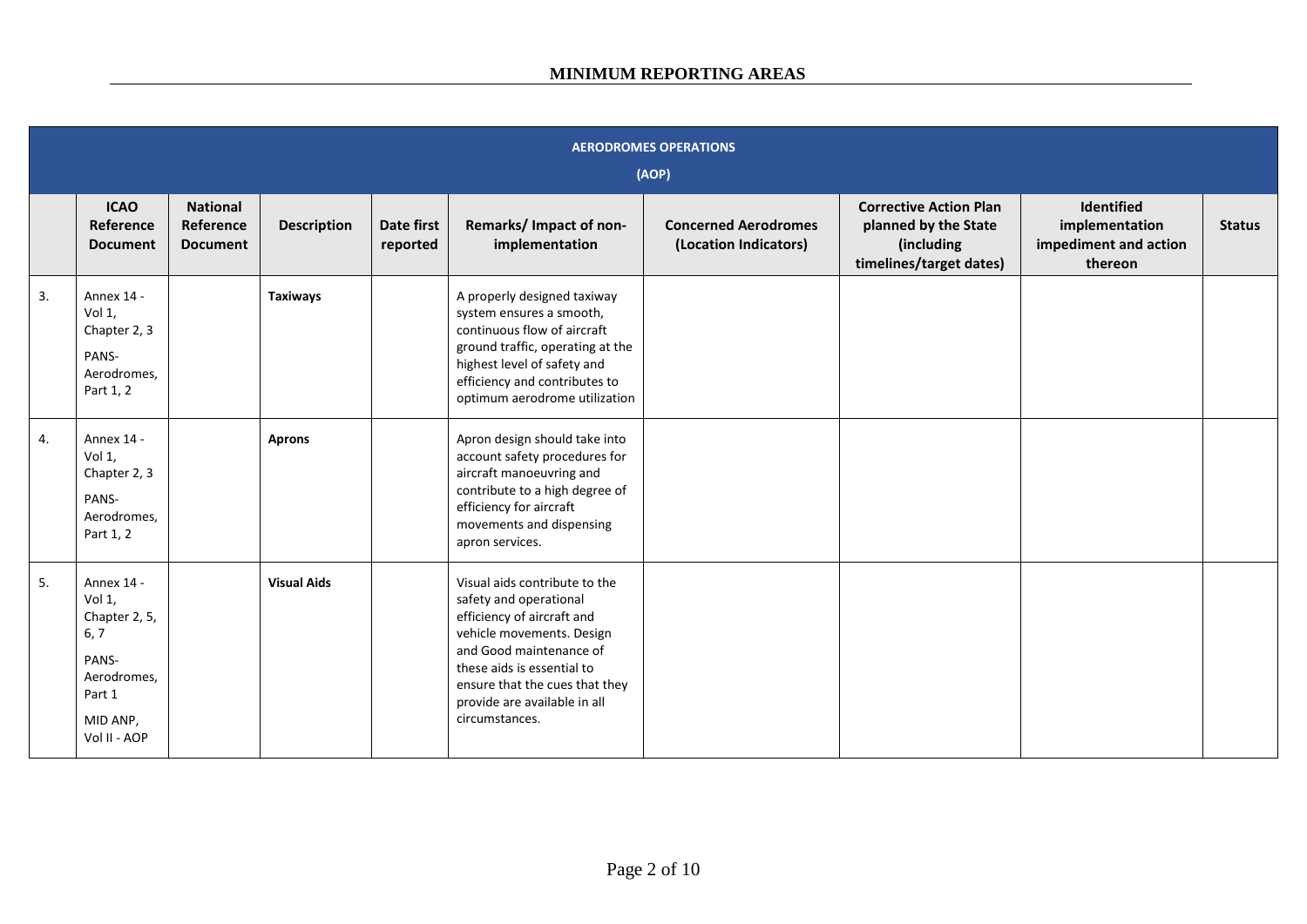|    | <b>AERODROMES OPERATIONS</b><br>(AOP)                                                           |                                                 |                                 |                        |                                                                                                                                                                                                                                                                                                  |                                                      |                                                                                                |                                                                  |               |  |  |  |
|----|-------------------------------------------------------------------------------------------------|-------------------------------------------------|---------------------------------|------------------------|--------------------------------------------------------------------------------------------------------------------------------------------------------------------------------------------------------------------------------------------------------------------------------------------------|------------------------------------------------------|------------------------------------------------------------------------------------------------|------------------------------------------------------------------|---------------|--|--|--|
|    | <b>ICAO</b><br>Reference<br><b>Document</b>                                                     | <b>National</b><br>Reference<br><b>Document</b> | <b>Description</b>              | Date first<br>reported | Remarks/Impact of non-<br>implementation                                                                                                                                                                                                                                                         | <b>Concerned Aerodromes</b><br>(Location Indicators) | <b>Corrective Action Plan</b><br>planned by the State<br>(including<br>timelines/target dates) | Identified<br>implementation<br>impediment and action<br>thereon | <b>Status</b> |  |  |  |
| 6. | Annex 10 -<br>Vol 1,<br>Chapter 3                                                               |                                                 | Radio<br><b>Navigation Aids</b> |                        | Radio Navigation Aids<br>contribute to the safety and<br>operational efficiency of<br>aircrafts. Good maintenance of<br>these aids is essential to<br>ensure that the cues that they<br>provide are available in all                                                                             |                                                      |                                                                                                |                                                                  |               |  |  |  |
| 7. | Annex 14 -<br>Vol 1,<br>Chapter 8<br>PANS-<br>Aerodromes,<br>Part 1<br>MID ANP,<br>Vol II - AOP |                                                 | Electrical<br>Systems           |                        | Electrical systems contribute to<br>the safety and operational<br>efficiency of aircraft and<br>vehicle movements. Their<br>design and good maintenance<br>of these aids is essential to<br>ensure that the cues that they<br>provide are available in all<br>circumstances                      |                                                      |                                                                                                |                                                                  |               |  |  |  |
| 8. | Annex 14 -<br>Vol $1$ ,<br>Chapter 1                                                            |                                                 | <b>Terminals</b>                |                        | Architectural and<br>infrastructure-related<br>requirements for the optimum<br>implementation of<br>international civil aviation<br>security measures shall be<br>integrated into the design and<br>construction of new facilities<br>and alterations to existing<br>facilities at an aerodrome. |                                                      |                                                                                                |                                                                  |               |  |  |  |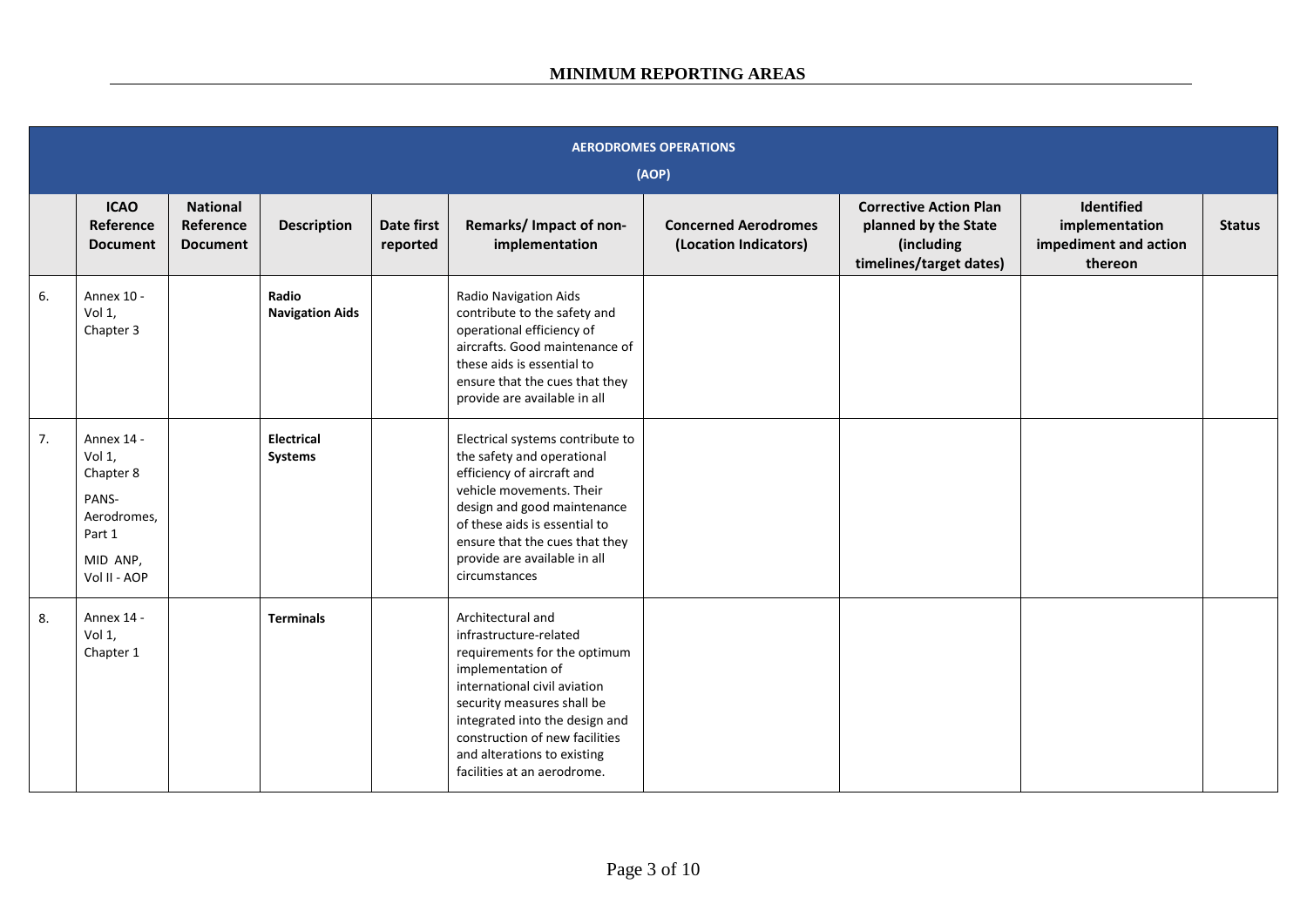|     | <b>AERODROMES OPERATIONS</b><br>(AOP)                                                              |                                                 |                          |                        |                                                                                                                                                                                                                                |                                                      |                                                                                                |                                                                  |               |  |  |  |
|-----|----------------------------------------------------------------------------------------------------|-------------------------------------------------|--------------------------|------------------------|--------------------------------------------------------------------------------------------------------------------------------------------------------------------------------------------------------------------------------|------------------------------------------------------|------------------------------------------------------------------------------------------------|------------------------------------------------------------------|---------------|--|--|--|
|     | <b>ICAO</b><br>Reference<br><b>Document</b>                                                        | <b>National</b><br>Reference<br><b>Document</b> | <b>Description</b>       | Date first<br>reported | Remarks/ Impact of non-<br>implementation                                                                                                                                                                                      | <b>Concerned Aerodromes</b><br>(Location Indicators) | <b>Corrective Action Plan</b><br>planned by the State<br>(including<br>timelines/target dates) | Identified<br>implementation<br>impediment and action<br>thereon | <b>Status</b> |  |  |  |
| 9.  | Annex 14 -<br>Vol 1,<br>Chapter 9<br>PANS-<br>Aerodromes,<br>Part 1                                |                                                 | Fencing                  |                        | Lack of fences on an<br>aerodrome could lead to the<br>entrance to the movement<br>area of animals large enough<br>to be a hazard to aircraft.                                                                                 |                                                      |                                                                                                |                                                                  |               |  |  |  |
|     |                                                                                                    |                                                 |                          |                        |                                                                                                                                                                                                                                | <b>AERODROME OPERATIONS</b>                          |                                                                                                |                                                                  |               |  |  |  |
| 10. | Annex 14 -<br>Vol 1,<br>Chapter 2<br>PANS-<br>Aerodromes,<br>Part 1, 2<br>MID ANP,<br>Vol II - AOP |                                                 | Aerodrome<br><b>Data</b> |                        | Determination and reporting of<br>aerodrome-related<br>aeronautical data shall be in<br>accordance with the accuracy<br>and integrity classification<br>required to meet the needs of<br>the end-users of aeronautical<br>data |                                                      |                                                                                                |                                                                  |               |  |  |  |
| 11. | Annex 14 -<br>Vol 1,<br>Chapter 9<br>PANS-<br>Aerodromes,<br>Part 1                                |                                                 | Emergency<br>planning    |                        | Lack of adequately effective<br>emergency planning can<br>seriously affect the effects of<br>an emergency, particularly in<br>respect of saving lives and<br>maintaining aircraft<br>operations.                               |                                                      |                                                                                                |                                                                  |               |  |  |  |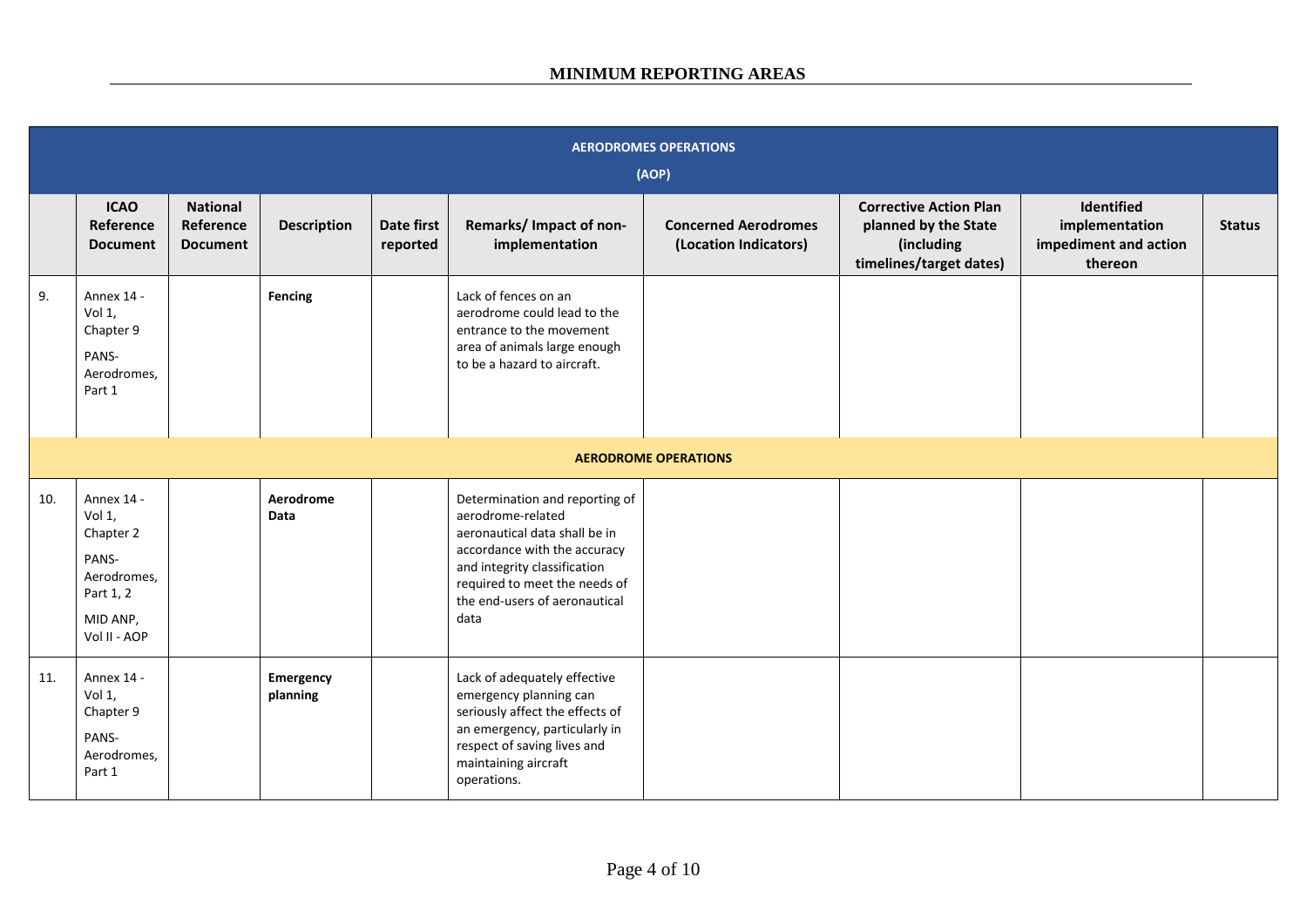## **MINIMUM REPORTING AREAS**

|     | <b>AERODROMES OPERATIONS</b><br>(AOP)                                                              |                                                 |                                          |                        |                                                                                                                                                                                                                                                                                                               |                                                      |                                                                                                |                                                                  |               |  |  |  |  |
|-----|----------------------------------------------------------------------------------------------------|-------------------------------------------------|------------------------------------------|------------------------|---------------------------------------------------------------------------------------------------------------------------------------------------------------------------------------------------------------------------------------------------------------------------------------------------------------|------------------------------------------------------|------------------------------------------------------------------------------------------------|------------------------------------------------------------------|---------------|--|--|--|--|
|     | <b>ICAO</b><br>Reference<br><b>Document</b>                                                        | <b>National</b><br>Reference<br><b>Document</b> | <b>Description</b>                       | Date first<br>reported | Remarks/ Impact of non-<br>implementation                                                                                                                                                                                                                                                                     | <b>Concerned Aerodromes</b><br>(Location Indicators) | <b>Corrective Action Plan</b><br>planned by the State<br>(including<br>timelines/target dates) | Identified<br>implementation<br>impediment and action<br>thereon | <b>Status</b> |  |  |  |  |
| 12. | Annex 14 -<br>Vol 1,<br>Chapter 2, 9<br>PANS-<br>Aerodromes.<br>Part 1<br>MID ANP,<br>Vol II - AOP |                                                 | <b>Rescue and</b><br><b>Firefighting</b> |                        | Lack of adequately effective<br>rescue and firefighting service<br>can affect capabilities to save<br>lives in the event of an aircraft<br>accident or incident occurring<br>at, or in the immediate vicinity                                                                                                 |                                                      |                                                                                                |                                                                  |               |  |  |  |  |
| 13. | Annex 14 -<br>Vol 1,<br>Chapter 2, 9<br>PANS-<br>Aerodromes,<br>Part 1                             |                                                 | <b>Disable Aircraft</b><br>Removal       |                        | Disabled aircraft can interfere<br>with normal activity of an<br>aerodrome. In addition,<br>runway and taxiway closures<br>can substantially reduce the<br>number of arrivals and<br>departures and restrict<br>movement around the<br>aerodrome, resulting in the<br>reduction of the aerodrome<br>capacity. |                                                      |                                                                                                |                                                                  |               |  |  |  |  |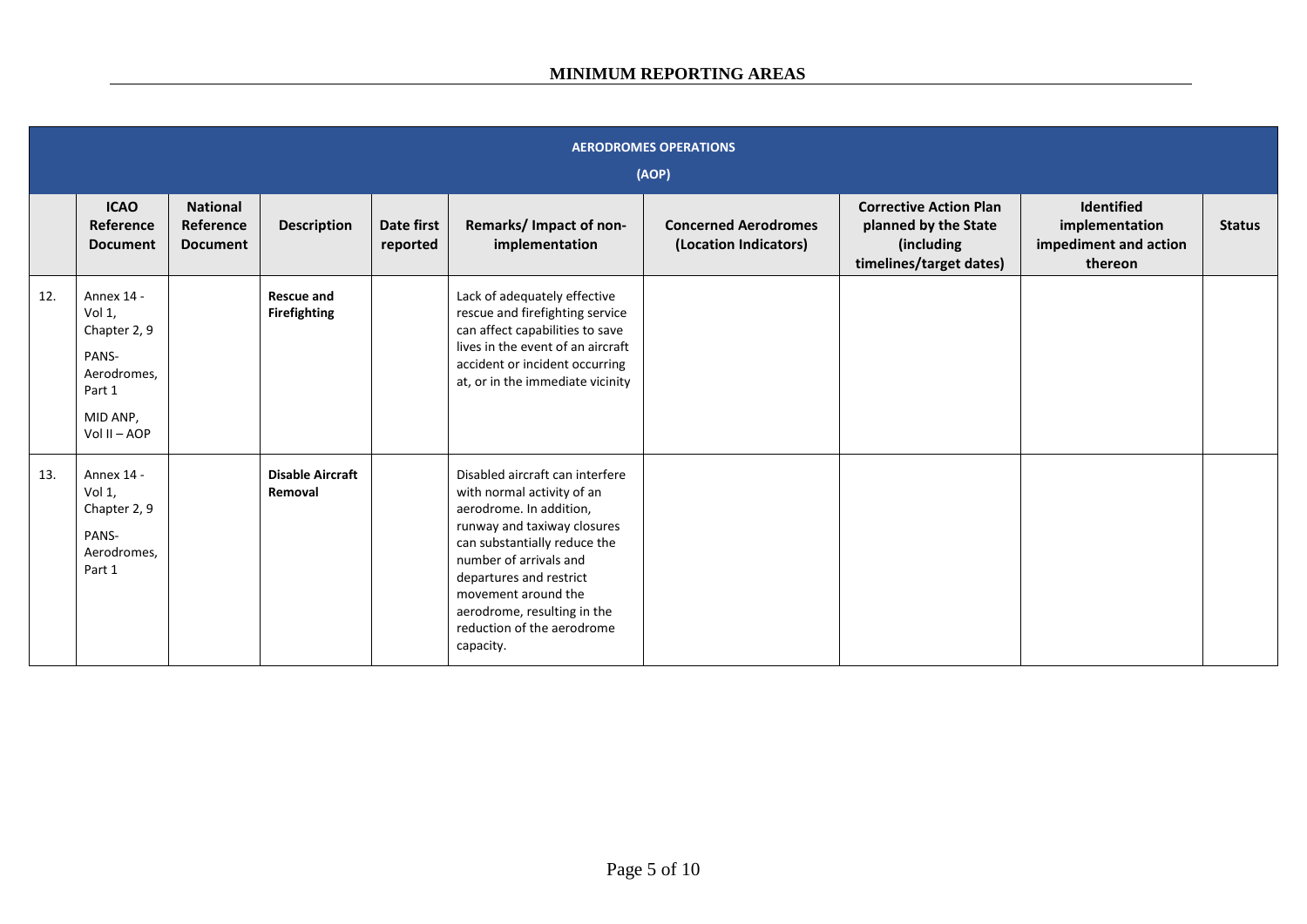|     | <b>AERODROMES OPERATIONS</b><br>(AOP)                                  |                                                 |                                               |                        |                                                                                                                                                                                                                                           |                                                      |                                                                                                |                                                                         |               |  |  |  |  |
|-----|------------------------------------------------------------------------|-------------------------------------------------|-----------------------------------------------|------------------------|-------------------------------------------------------------------------------------------------------------------------------------------------------------------------------------------------------------------------------------------|------------------------------------------------------|------------------------------------------------------------------------------------------------|-------------------------------------------------------------------------|---------------|--|--|--|--|
|     | <b>ICAO</b><br>Reference<br><b>Document</b>                            | <b>National</b><br>Reference<br><b>Document</b> | <b>Description</b>                            | Date first<br>reported | Remarks/ Impact of non-<br>implementation                                                                                                                                                                                                 | <b>Concerned Aerodromes</b><br>(Location Indicators) | <b>Corrective Action Plan</b><br>planned by the State<br>(including<br>timelines/target dates) | <b>Identified</b><br>implementation<br>impediment and action<br>thereon | <b>Status</b> |  |  |  |  |
| 14. | Annex 14 -<br>Vol 1,<br>Chapter 9<br>PANS-<br>Aerodromes,<br>Part 1    |                                                 | <b>Wildlife Strike</b><br>Hazard<br>Reduction |                        | Lack of measures (successful<br>bird/wildlife control<br>programme) on an airport and<br>in its vicinity to minimize the<br>likelihood of collisions between<br>wildlife and aircraft will<br>increase the risk to aircraft<br>operations |                                                      |                                                                                                |                                                                         |               |  |  |  |  |
| 15. | Annex 14 -<br>Vol 1,<br>Chapter 2, 9<br>PANS-<br>Aerodromes,<br>Part 1 |                                                 | Operational<br>Area<br>Management             |                        | Lack of appropriate airport<br>operational services will affect<br>the safety and efficiency of<br>aircrafts operations.                                                                                                                  |                                                      |                                                                                                |                                                                         |               |  |  |  |  |
| 16. | Annex 14 -<br>Vol 1,<br>Chapter 9                                      |                                                 | Ground<br>Servicing of<br>Aircraft            |                        | Lack of appropriate Ground<br>Servicing of Aircraft will affect<br>the safety and efficiency of<br>aircrafts operations.                                                                                                                  |                                                      |                                                                                                |                                                                         |               |  |  |  |  |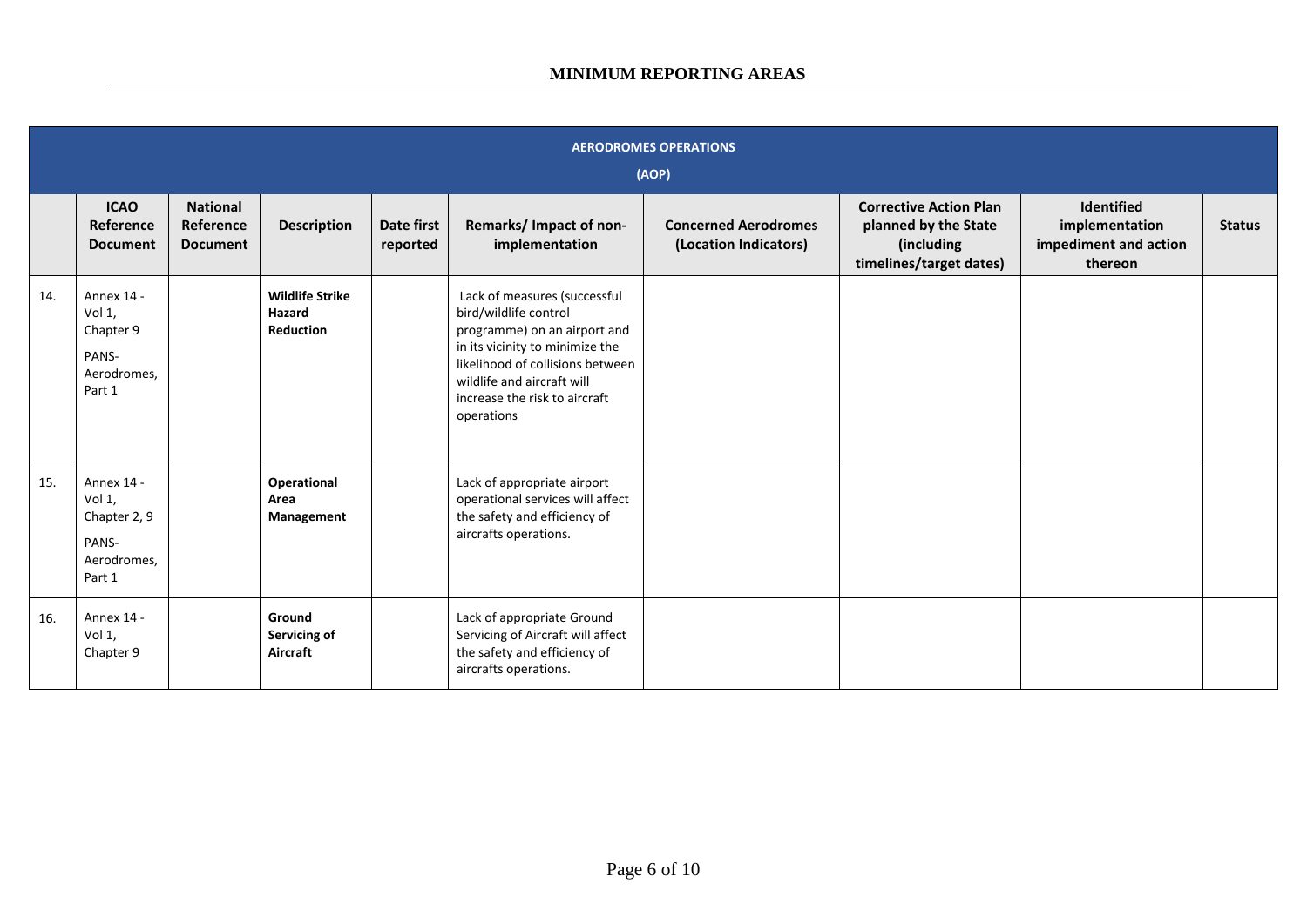|     | <b>AERODROMES OPERATIONS</b><br>(AOP)                                  |                                                 |                                      |                        |                                                                                                                                                                                                                                                                                                              |                                                      |                                                                                                |                                                                  |               |  |  |  |
|-----|------------------------------------------------------------------------|-------------------------------------------------|--------------------------------------|------------------------|--------------------------------------------------------------------------------------------------------------------------------------------------------------------------------------------------------------------------------------------------------------------------------------------------------------|------------------------------------------------------|------------------------------------------------------------------------------------------------|------------------------------------------------------------------|---------------|--|--|--|
|     | <b>ICAO</b><br>Reference<br><b>Document</b>                            | <b>National</b><br>Reference<br><b>Document</b> | <b>Description</b>                   | Date first<br>reported | Remarks/ Impact of non-<br>implementation                                                                                                                                                                                                                                                                    | <b>Concerned Aerodromes</b><br>(Location Indicators) | <b>Corrective Action Plan</b><br>planned by the State<br>(including<br>timelines/target dates) | Identified<br>implementation<br>impediment and action<br>thereon | <b>Status</b> |  |  |  |
| 17. | Annex 14 -<br>Vol 1,<br>Chapter 4, 6<br>PANS-<br>Aerodromes,<br>Part 1 |                                                 | Control of<br>obstacles              |                        | The airspace around<br>aerodromes shall be<br>maintained free from obstacles<br>so as to permit the intended<br>aeroplane operations at the<br>aerodromes to be conducted<br>safely and to prevent the<br>aerodromes from becoming<br>unusable by the growth of<br>obstacles around the<br>aerodromes        |                                                      |                                                                                                |                                                                  |               |  |  |  |
| 18. | Annex 14 -<br>Vol 1,<br>Chapter 10<br>PANS-<br>Aerodromes,<br>Part 1   |                                                 | Aerodrome<br>Maintenance             |                        | A maintenance programme,<br>shall be established at an<br>aerodrome to maintain<br>facilities in a condition which<br>does not impair the safety,<br>regularity or efficiency of air<br>navigation                                                                                                           |                                                      |                                                                                                |                                                                  |               |  |  |  |
| 19. | Annex 14<br>Vol1,<br>Chapter 2<br>PANS-<br>Aerodromes,<br>Part 2       |                                                 | Global<br><b>Reporting</b><br>Format |                        | Assessing and reporting the<br>condition of the movement<br>area and related facilities is<br>necessary in order to provide<br>the flight crew with the<br>information needed for safe<br>operation of the aeroplane.<br>The runway condition report<br>(RCR) is used for reporting<br>assessed information. |                                                      |                                                                                                |                                                                  |               |  |  |  |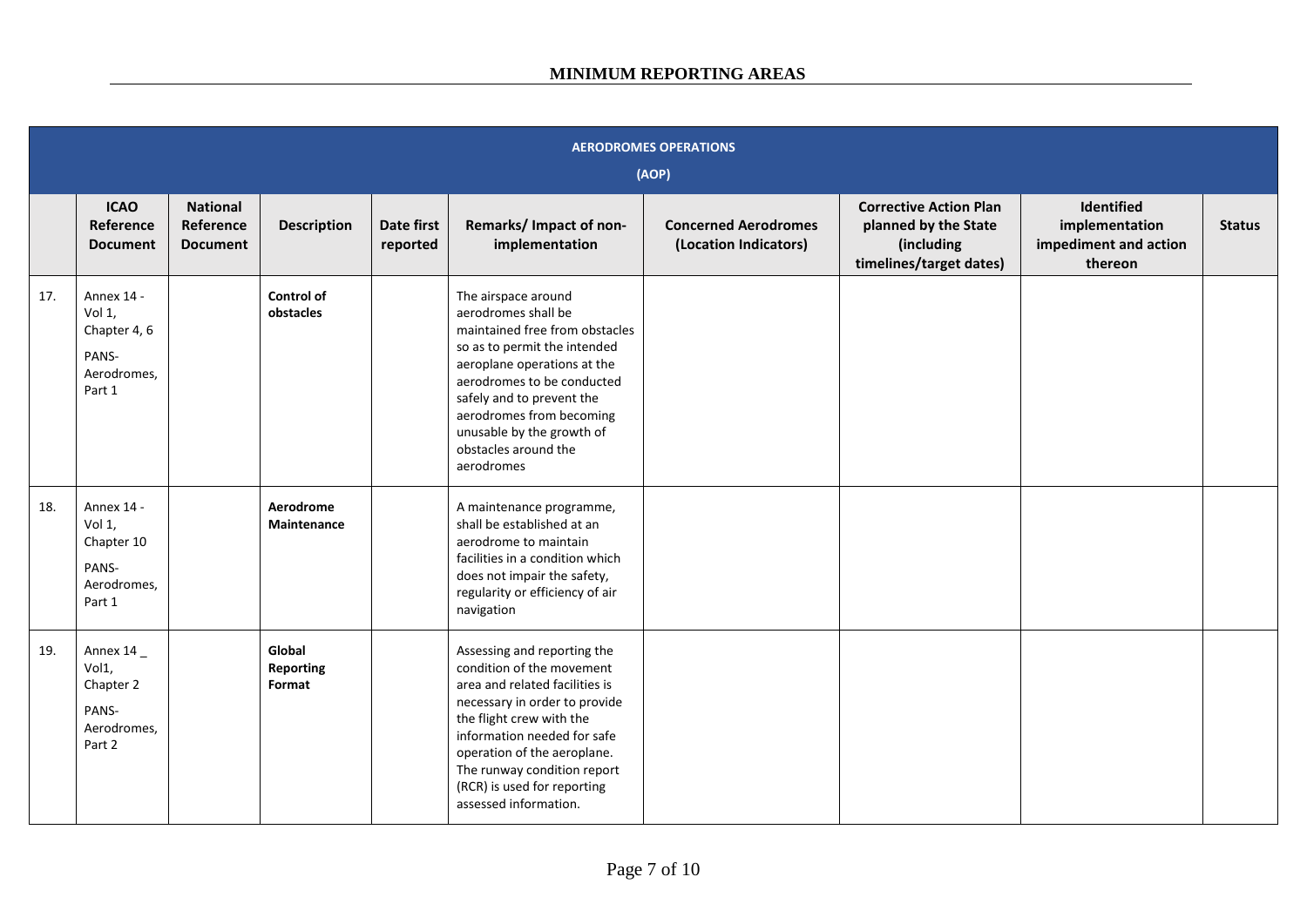|     | <b>AERODROMES OPERATIONS</b><br>(AOP)                                           |                                                 |                                                         |                        |                                                                                                                                                                                                                                                  |                                                      |                                                                                                |                                                                  |               |  |  |  |
|-----|---------------------------------------------------------------------------------|-------------------------------------------------|---------------------------------------------------------|------------------------|--------------------------------------------------------------------------------------------------------------------------------------------------------------------------------------------------------------------------------------------------|------------------------------------------------------|------------------------------------------------------------------------------------------------|------------------------------------------------------------------|---------------|--|--|--|
|     | <b>ICAO</b><br>Reference<br><b>Document</b>                                     | <b>National</b><br>Reference<br><b>Document</b> | <b>Description</b>                                      | Date first<br>reported | Remarks/ Impact of non-<br>implementation                                                                                                                                                                                                        | <b>Concerned Aerodromes</b><br>(Location Indicators) | <b>Corrective Action Plan</b><br>planned by the State<br>(including<br>timelines/target dates) | Identified<br>implementation<br>impediment and action<br>thereon | <b>Status</b> |  |  |  |
| 20. | Annex 14 -<br>Vol 1,<br>Chapter 1<br>PANS-<br>Aerodromes,<br>Part 1             |                                                 | Safety<br>Management                                    |                        | Implementation of SMS seeks<br>to proactively mitigate safety<br>risks before they result in<br>aviation accidents/ incidents<br>and improve operational<br>efficiencies.                                                                        |                                                      |                                                                                                |                                                                  |               |  |  |  |
|     | <b>AERODROME CERTIFICATION</b>                                                  |                                                 |                                                         |                        |                                                                                                                                                                                                                                                  |                                                      |                                                                                                |                                                                  |               |  |  |  |
| 21. | Annex 14 -<br>Vol 1,<br>Chapter 1 to<br>10<br>PANS-<br>Aerodromes,<br>Part 1, 2 |                                                 | Aerodrome<br><b>Certification</b>                       |                        | Lack of certification of an<br>aerodrome means that<br>aerodrome does not meet the<br>specifications regarding the<br>facility and its operation                                                                                                 |                                                      |                                                                                                |                                                                  |               |  |  |  |
| 22. | PANS-<br>Aerodromes,<br>Part 1                                                  |                                                 | Safety<br>assessments<br>and Aerodrome<br>Compatibility |                        | The compatibility between<br>aeroplane operations and<br>aerodrome infrastructure and<br>operations when an<br>aerodrome accommodates an<br>aeroplane that exceeds the<br>certificated characteristics of<br>the aerodrome should be<br>assessed |                                                      |                                                                                                |                                                                  |               |  |  |  |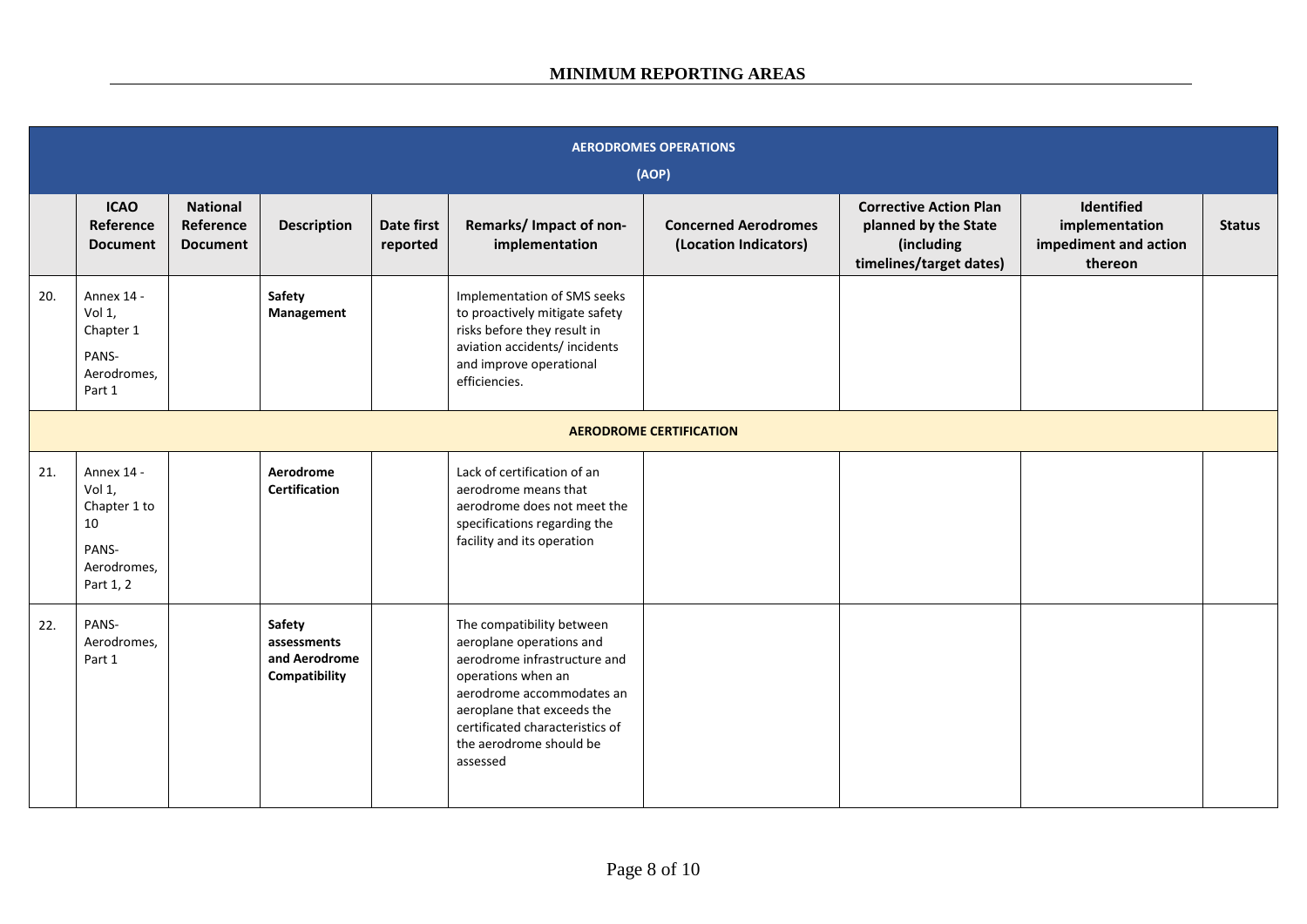| <b>AERODROMES OPERATIONS</b><br>(AOP) |                                                             |                                                 |                    |                        |                                                                                                                                                                                                                                         |                                                      |                                                                                                |                                                                  |               |  |  |
|---------------------------------------|-------------------------------------------------------------|-------------------------------------------------|--------------------|------------------------|-----------------------------------------------------------------------------------------------------------------------------------------------------------------------------------------------------------------------------------------|------------------------------------------------------|------------------------------------------------------------------------------------------------|------------------------------------------------------------------|---------------|--|--|
|                                       | <b>ICAO</b><br>Reference<br><b>Document</b>                 | <b>National</b><br>Reference<br><b>Document</b> | <b>Description</b> | Date first<br>reported | Remarks/ Impact of non-<br>implementation                                                                                                                                                                                               | <b>Concerned Aerodromes</b><br>(Location Indicators) | <b>Corrective Action Plan</b><br>planned by the State<br>(including<br>timelines/target dates) | Identified<br>implementation<br>impediment and action<br>thereon | <b>Status</b> |  |  |
| <b>AOP ASBU MODULES</b>               |                                                             |                                                 |                    |                        |                                                                                                                                                                                                                                         |                                                      |                                                                                                |                                                                  |               |  |  |
| 23.                                   | <b>MIDANPIRG</b><br><b>CONCLUSIO</b><br>N 18/27<br>MID eANP |                                                 | ACDM-B0/1          |                        | To generate common<br>situational awareness, which<br>will foster improved decision<br>making within aerodromes, by<br>sharing relevant surface<br>operations data among the<br>local stakeholders involved in<br>aerodrome operations. |                                                      |                                                                                                |                                                                  |               |  |  |
| 24.                                   | <b>MIDANPIRG</b><br>Conc. ]<br>MID eANP                     |                                                 | <b>SURF-B0/1</b>   |                        | To improve safety and<br>efficiency during ground<br>operations by providing proper<br>indications to pilots and<br>vehicle drivers                                                                                                     |                                                      |                                                                                                |                                                                  |               |  |  |
| 25.                                   | [MIDANPIRG<br><mark>Conc. </mark> ]<br>MID eANP             |                                                 | <b>SURF-B0/1</b>   |                        | To better maintain ATCO<br>awareness of ground<br>operations.                                                                                                                                                                           |                                                      |                                                                                                |                                                                  |               |  |  |
| 26.                                   | [MIDANPIRG<br>Conc. ]<br>MID eANP                           |                                                 | <b>SURF-B0/1</b>   |                        | Detection by the ATCO of<br>potentially unsafe situations<br>with regard to runway<br>operations.                                                                                                                                       |                                                      |                                                                                                |                                                                  |               |  |  |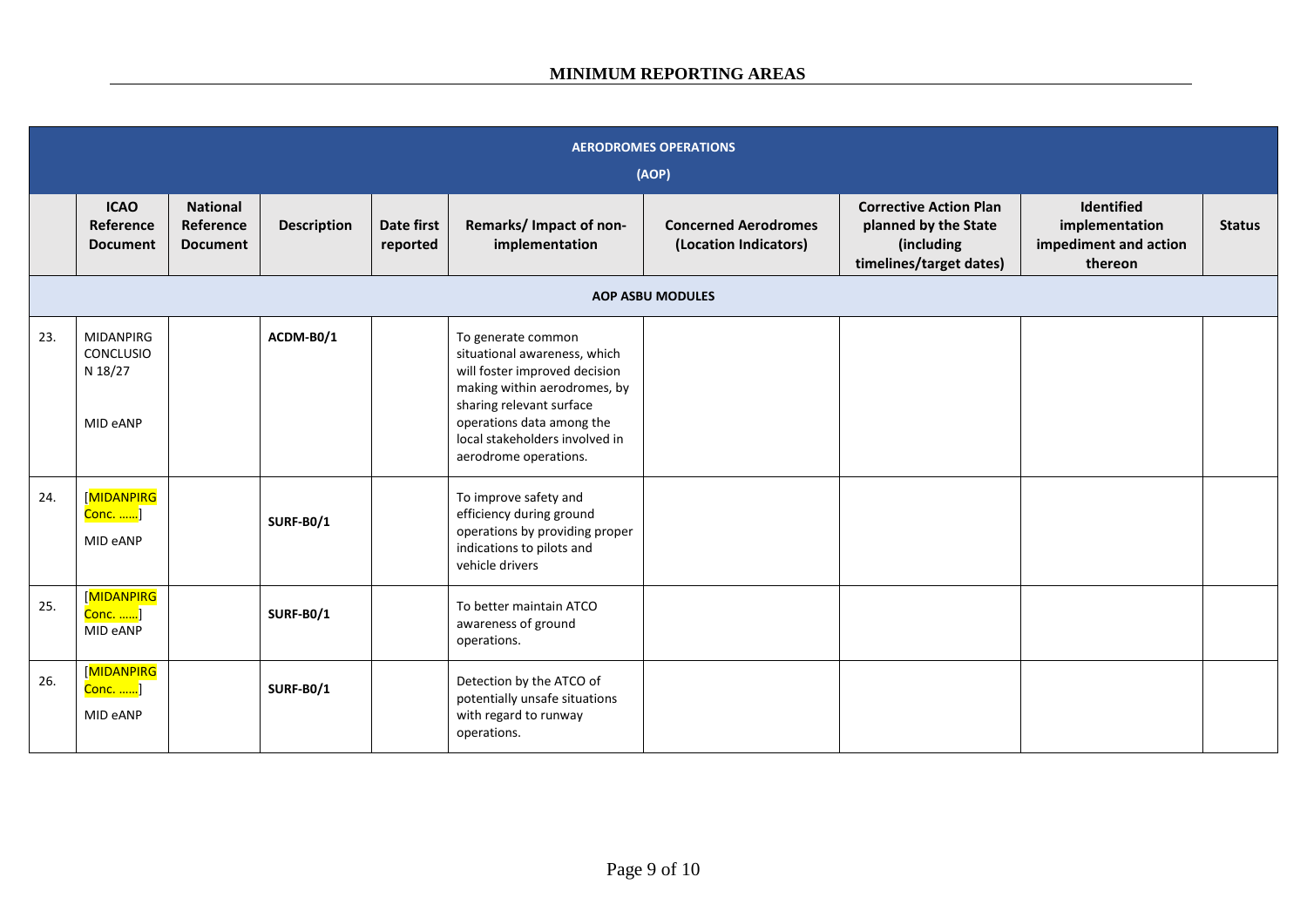**Important Note:**

**All MIDANPIRG Subgroups should identify the Minimum Reporting Areas to cover, all domains in addition to AOP, notably ATM, AIM, CNS, MET and SAR.**

- END -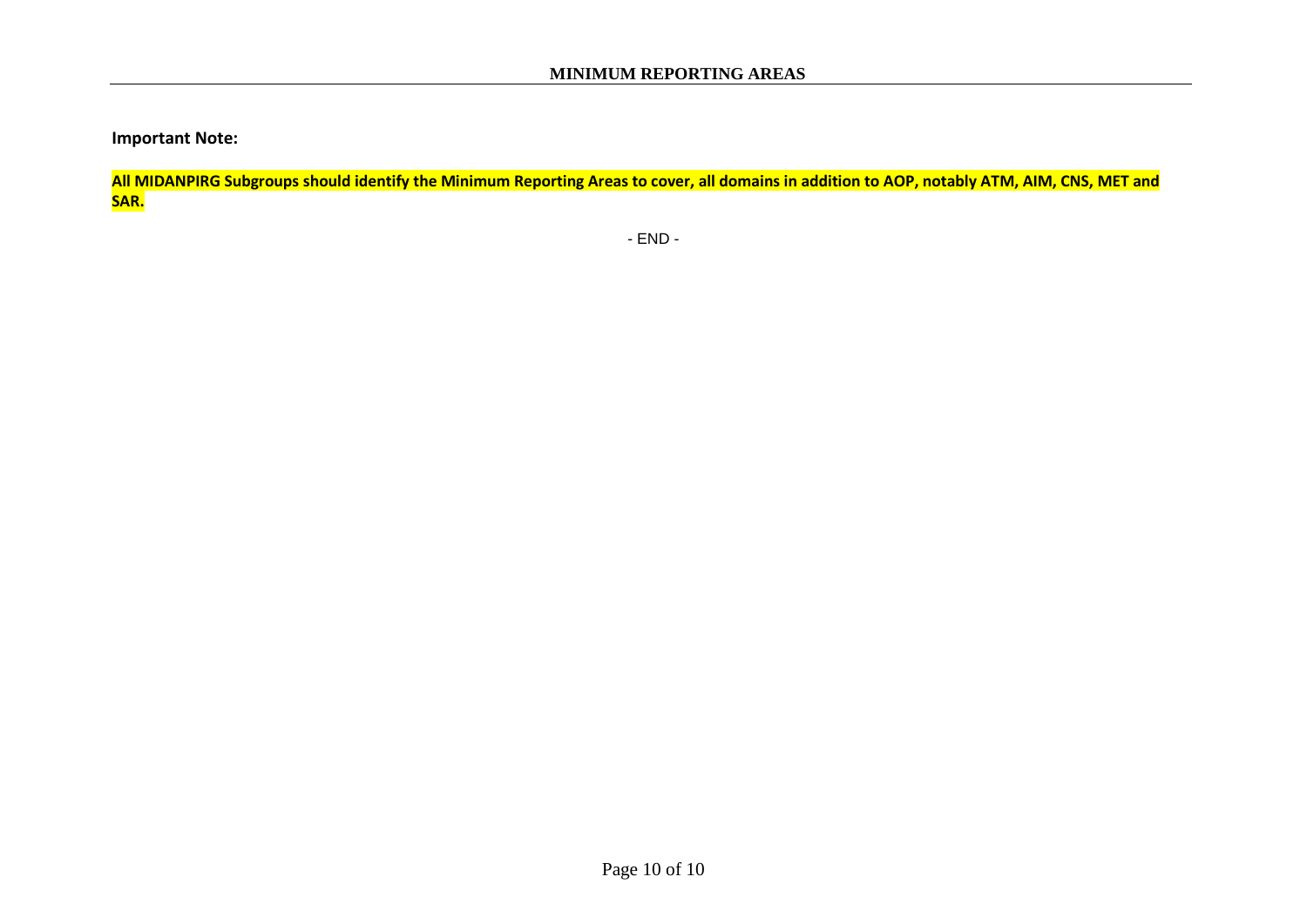#### **APPENDIX B**

### **POPOSAL FOR INCLUSION IN MIDANPIRG PROCEDURAL HANDBOOK - PART xx**

## **PART XX - UNIFORM METHODOLOGY FOR THE IDENTIFICATION, ASSESSMENT AND REPORTING OF AIR NAVIGATION DEFICIENCIES**

(Approved by the Council on 30 November 2001)

#### **1. Introduction**

1.1 Based on the information resulting from the assessment carried out by ICAO on the input received from various regions regarding deficiencies in the air navigation field, it became evident that improvements were necessary in the following areas:

- a) collection of information;
- b) safety assessment of reported problems;
- c) identification of suitable corrective actions technical/operational/financial/organizational), both short-term and longterm; and
- d) method of reporting in the reports of ICAO planning and implementation regional groups (PIRGs).

1.2 This methodology is therefore prepared with the assistance of ICAO PIRGs and is approved by the ICAO Council for the efficient identification, assessment and clear reporting of air navigation deficiencies. It may be further updated by the Air Navigation Commission in the light of the experience gained in its utilization.

1.3 For the purpose of this methodology, the definition of deficiency is as follows:

A *deficiency* is a situation where a facility, service or procedure does not comply with a regional air navigation plan approved by the Council, or with related ICAO Standards and Recommended Practices, and which situation has a negative impact on the safety, regularity and/or efficiency of international civil aviation.

## **2. Collection of information**

## 2.1 **Regional office sources**

2.1.1 As a routine function, the Regional Offices should maintain a list of specific deficiencies, if any, in their regions. To ensure that this list is as clear and as complete as possible, it is understood that the Regional Offices take the following steps:

- a) compare the status of implementation of the air navigation facilities and services with the regional air navigation plan documents and identify facilities, services and procedures not implemented;
- b) review mission reports with a view to detecting deficiencies that affect safety, regularity and efficiency of international civil aviation;
- c) make a systematic analysis of the differences with ICAO Standards and Recommended Practices filed by States to determine the reason for their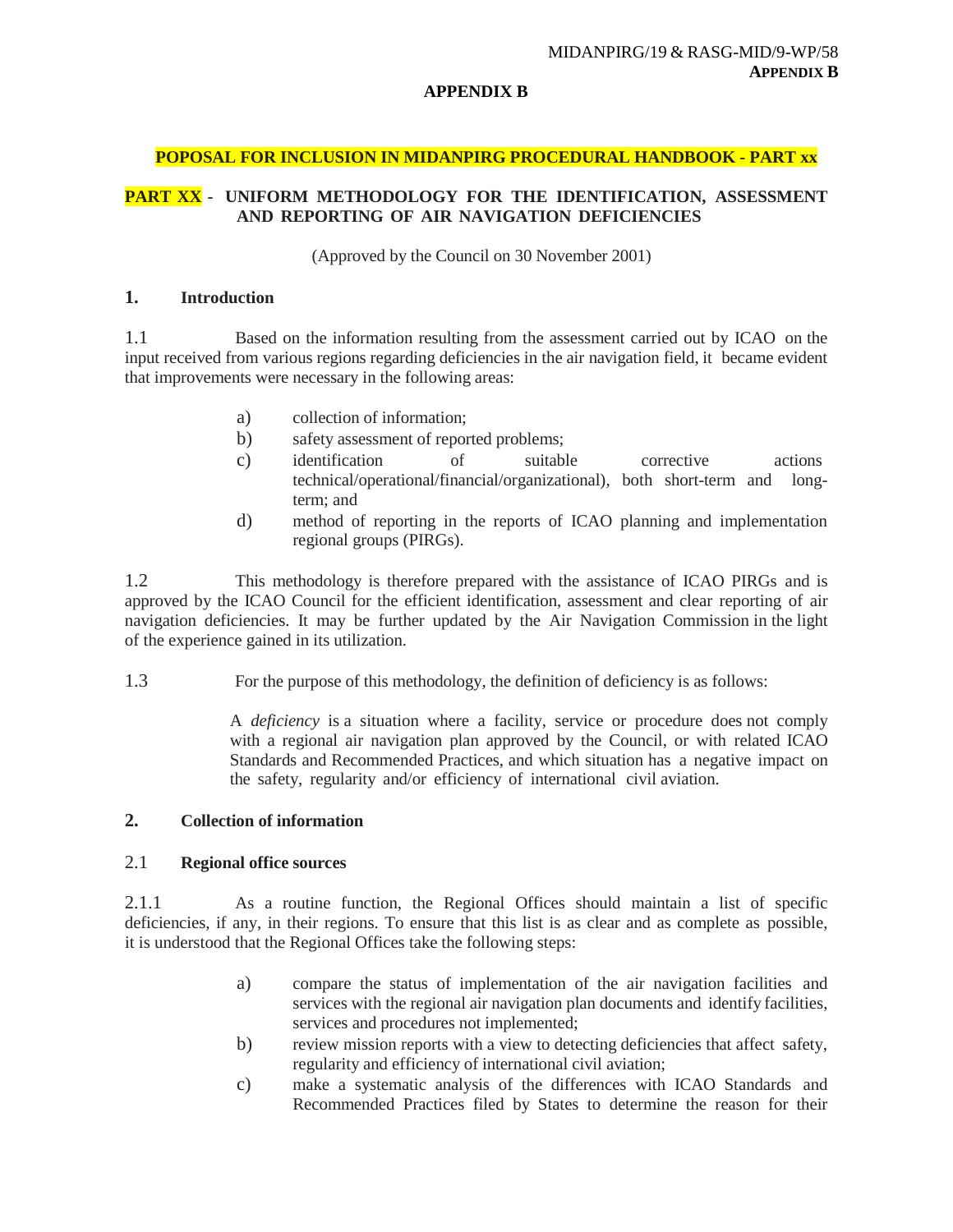existence and their impact, if any, on safety, regularity and efficiency of international civil aviation;

- d) review aircraft accident and incident reports with a view to detect possible systems or procedures deficiencies;
- e) review inputs, provided to the Regional Offices by the users of air navigation services on the basis of Assembly Resolution A37-15, Appendix L;
- f) assess and prioritize the result of **a)** to **e)** according to paragraph 4 (**Assessment and Prioritization);**
- g) report the outcome to the State(s) concerned for resolution; and
- h) report the result of **g)** above to MIDANPIRG for further examination, advice and report to the ICAO Council, as appropriate through MIDNPIRG report.

### 2.2 **States' sources**

2.2.1 To collect information from all sources, States (regulatory bodies and air navigation service providers (ANSPs)) should, in addition to complying with the Assembly Resolution A36-10, establish reporting systems in accordance with the requirements in Annex 13, Chapter 8.

### 2.3 **Users' sources**

2.3.1 Appropriate international organizations, including the International Air Transport Association (IATA), the International Federation of Air Line Pilots' Associations (IFALPA) are valuable sources of information on deficiencies, especially those that are safety related. In their capacity as users of air navigation facilities they should identify facilities, services and procedures that are not implemented or are unserviceable for prolonged periods or are not fully operational. In this context, it should be noted that Assembly Resolution A37- 15, Appendix L and several decisions of the Council obligate users of air navigation facilities and services to report any serious problems encountered due to the lack of implementation of air navigation facilities or services required by regional plans. It is emphasized that this procedure, together with the terms of reference of the PIRGs should form a solid basisfor the identification, reporting and assisting in the resolution of non-implementation matters.

## 2.4 **Professional provider organizations' sources**

2.4.1 Appropriate international professional organizations, including the International Federation of Air Traffic Controllers' Association (IFATCA) and the International Federation of Air Traffic Safety Electronics Associations (IFATSEA) also valuable sources of information on deficiencies. In their capacity as air navigation services professional bodies, they should identify facilities, services and procedures that are not implemented or are unserviceable for prolonged periods or are not fully operational.

## *Note:-*

*Guidance related to both mandatory and voluntary incident reporting systems is contained in the Safety Management Manual (SMM) (Doc 9859).*

## **3. Reporting of information on deficiencies**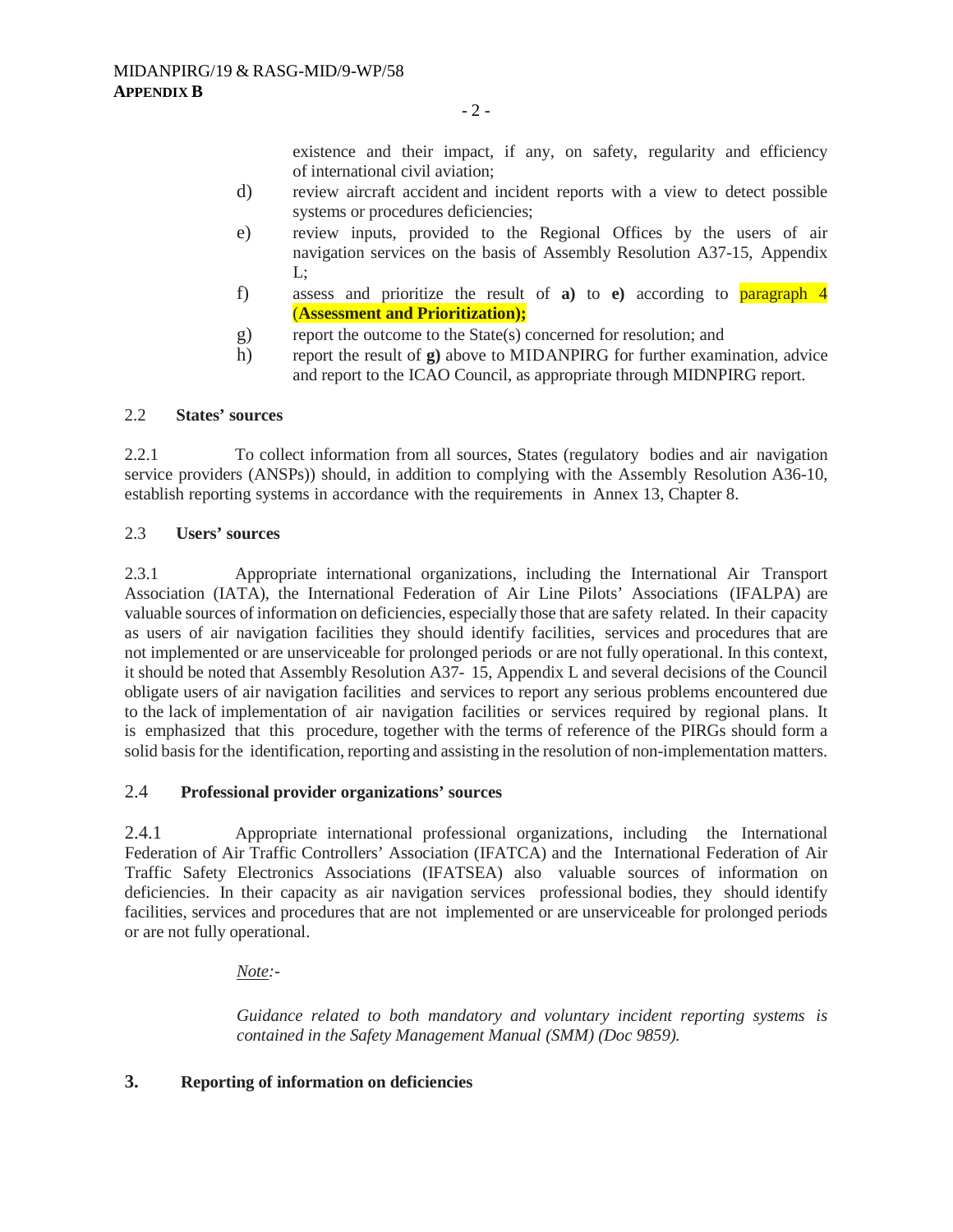3.1 In order to enable the ICAO PIRGs to make detailed assessments of deficiencies, States and appropriate International organizations including IATA, IFALPA and IFATCA, are expected to provide the information they have to the ICAO regional office for action as appropriate, including action at PIRG meetings.

3.2 The information should at least include: description of the deficiency, risk assessment, possible solution, time-lines, responsible party, agreed action to be taken and action already taken.

3.3 The agenda of MIDANPIRG meeting should include an item on air navigation deficiencies, including information reported by States and other stakeholders reflected in paragraph 2.4 and 2.5 above, in addition to those identified by the Regional Office according to paragraph 2.1 above. Review of the deficiencies should be a top priority for each meeting. MIDANPIRG, in reviewing lists of deficiencies, should make an assessment of the safety impact for subsequent review by the ICAO Air Navigation Commission.

3.4 In line with the above, and keeping in mind the need to eventually make use of this information in the planning and implementation process, it is necessary that once a deficiency has been identified and validated, the following fields of information should be provided in the reports on deficiencies in the air navigation systems in line with the Model reporting table for use in the reports of the MIDANPIRG, as at paragraph 5 (**Model reporting table for use in the reports of the MIDANPIR**):

## **a) Identification of the requirements**

As per ICAO procedures, Regional Air Navigation Plans detail, *inter alia,* air navigation requirements including facilities, services and procedures required to support international civil aviation operations in a given region. Therefore, deficiencies would relate to a requirement identified in the regional air navigation plan documents. As a first item in the deficiency list, the requirements along with their references (name of the meeting and the related recommendation number should be included - e.g. SP AFI/08 RAN Rec. xx). In addition, the name of the State or States involved and/or the name of the facilities such as name of airport, FIR, ACC, TWR, etc. should be included.

## **b)Identification of the deficiency**

This item identifies the deficiency and would be composed of the following elements:

- i) a brief description of the deficiency;
- ii) date deficiency was first reported;
- iii) appropriate important references (meetings, reports, missions, etc)

## **c) Identification of the corrective actions**

In the identification of the corrective actions, this item would be composed of:

- i) a brief description of the corrective actions to be undertaken;
- ii) identification of the executing body;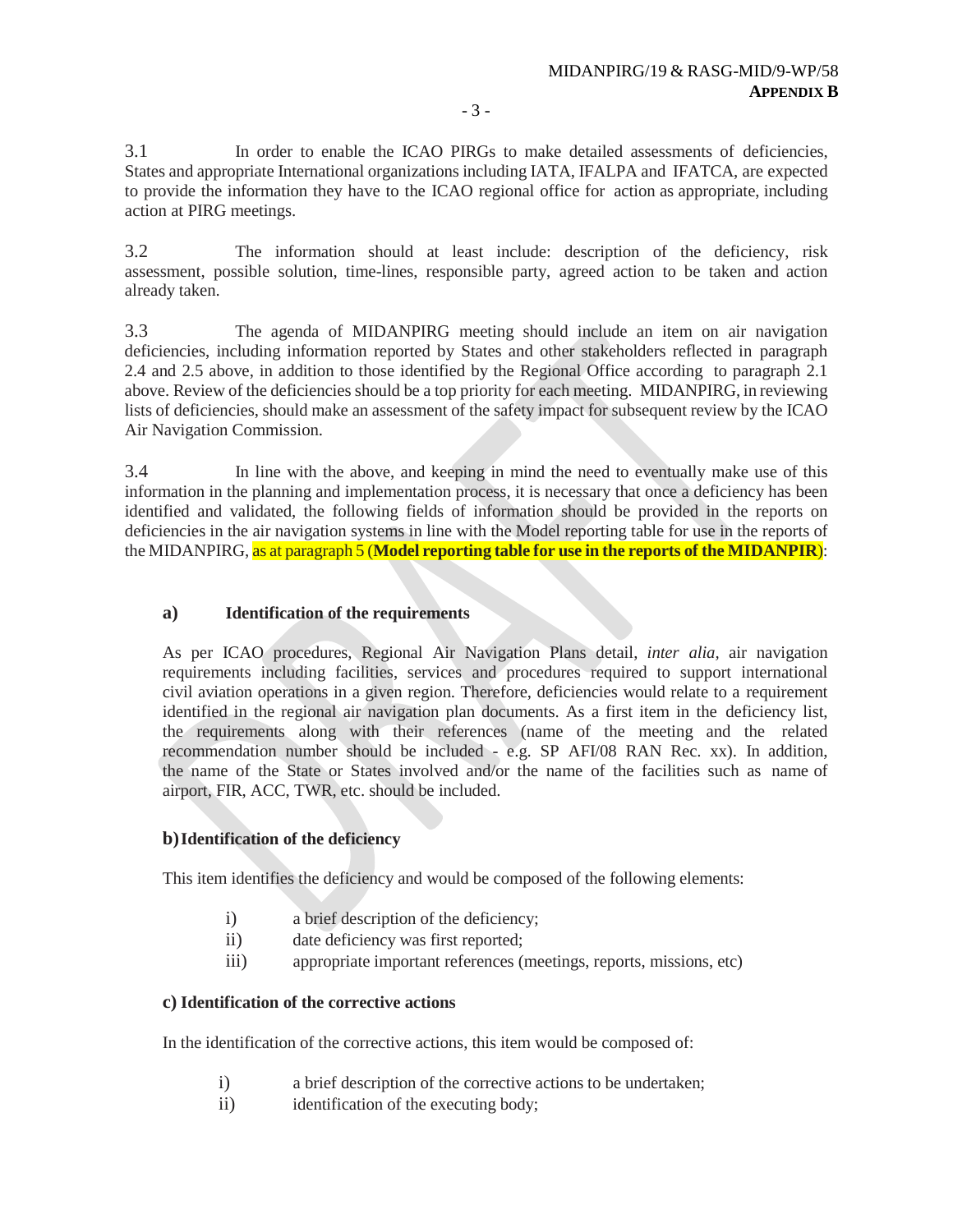- iii) expected completion date of the corrective action; and
- iv) when appropriate or available, an indication of the cost involved.

## **4. Assessment and prioritization**

4.1 A general guideline would be to have three levels of priority organized on the basis of safety, regularity and efficiency assessment as follows:

> • **"U" priority** = Urgent requirements having a direct impact on safety and requiring immediate corrective actions.

Urgent requirement consisting of any physical, configuration, material, performance, personnel or procedures specification, the application of which is urgently required for air navigation safety.

• **"A" priority =** Top priority requirements necessary for air navigation safety.

Top priority requirement consisting of any physical, configuration, material, performance, personnel or procedures specification, the application of which is considered necessary for air navigation safety.

• **"B" priority** = Intermediate requirements necessary for air navigation regularity and efficiency.

Intermediate priority requirement consisting of any physical, configuration, material, performance, personnel or procedures specification, the application of which is considered necessary for air navigation regularity and efficiency.

4.2 In addition, the MIDANPIRG's Sub-Groups including the ASPIG (Aerodromes Safety Planning and Implementation Group) should assess, as deemed necessary, the endorsed Deficiencies based on SMS principles. As practical as it can be, the assessment and prioritization of Deficiencies is based on the safety risk matrix contained in the Safety Management Manual (SMM), Doc 9859

## **5. Model reporting table for use in the reports of the MIDANPIRG**

## *MID Air Navigation Deficiencies Data Base (MANDD)*

5.1 The MID Air Navigation Deficiencies Data Base (MANDD) is available at [https://mandd.icao.int/.](https://mandd.icao.int/) It provides an online tool for States and relevant stakeholders to report Air Navigation Deficiencies in the MID Region in order to be used by the MIDANPIRG for the identification, assessment, prioritization of deficiencies,

5.2 The MANDD Reporting system is based on the following model table as presented at **Appendix XX.**

#### *Additional guidance on reporting*

5.3 In order to encourage reporting, the Group has adopted a list of minimum reporting areas covering the following Air Navigation domains, **AOP, ATM, AIM, CNS,**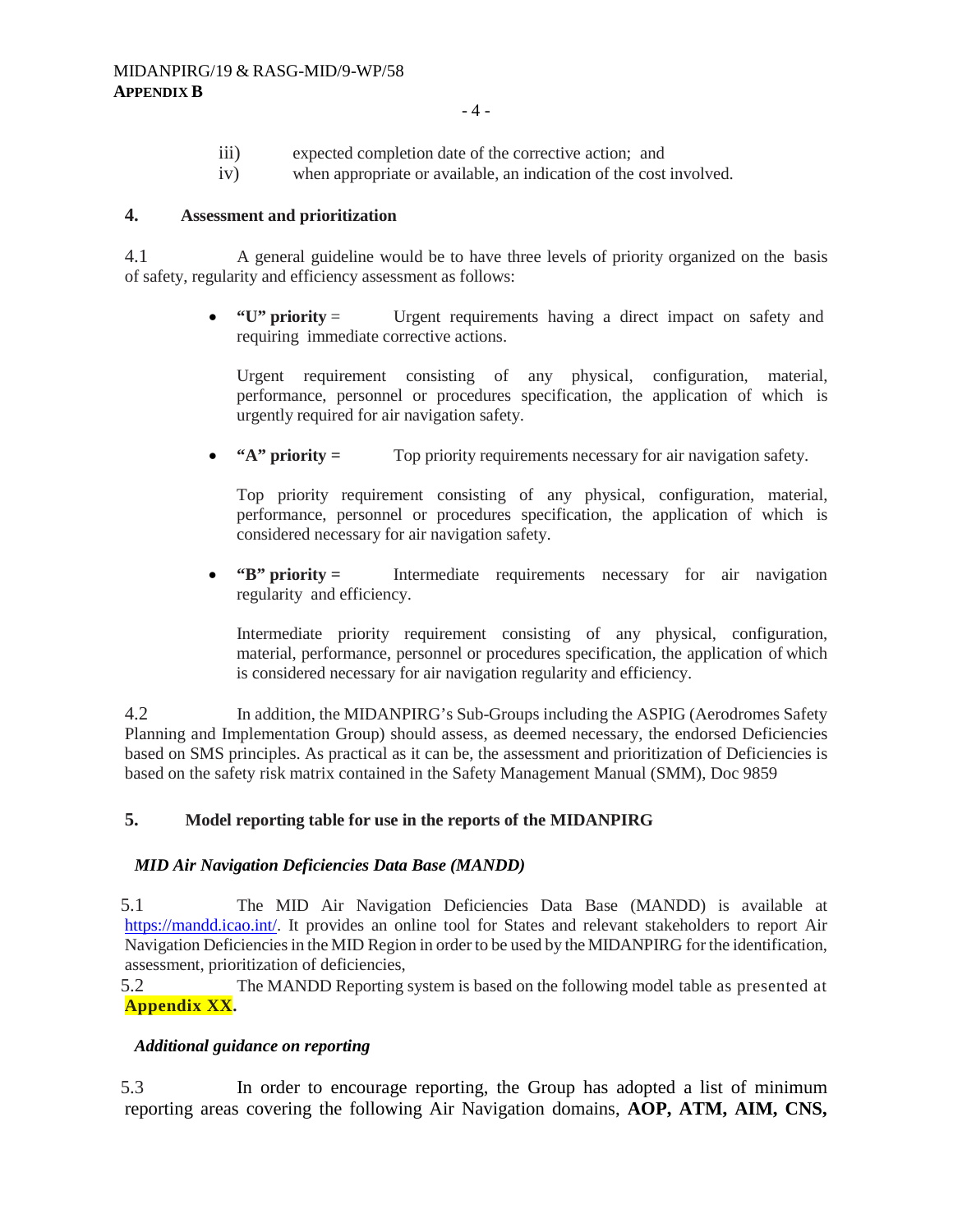**MET** and **SAR**. The intent of the list is **NOT** to replace reporting based on ICAO Council policy, but to encourage reporting, in recognition of Assembly Resolution A37-15 Appendix L, and noting the historical critically low level of reporting.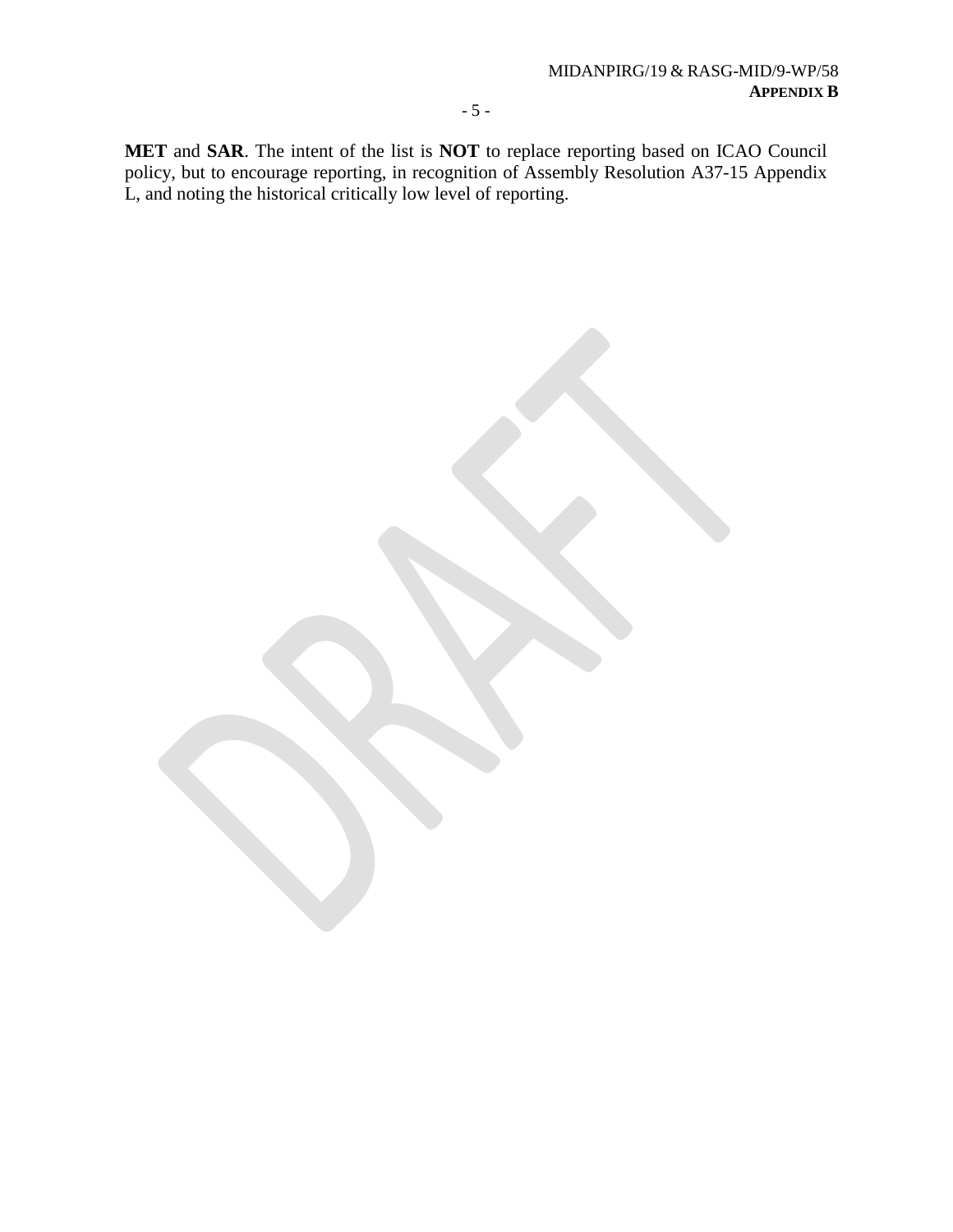5.4 In addition to reporting any other deficiencies as defined by the Council. And without prejudice to the definition of "deficiency" as approved by the Council, States, Regulators and Air Navigation Service Providers (ANSPs), users (IATA, AFRAA, etc.) and professional organizations (IFALPA, IFATCA, IFATSEA, etc.), are encouraged to report on non-compliances, referring to the minimum reporting guidance as agreed by the States and reflected on The Middle East Air Navigation Deficiencies Management Process (MIDAND-MP).

## **6. Action by the MID Office**

6.1 Before each meeting of MIDANPIRG, the Regional Office will provide advance documentation concerning the latest status of deficiencies.

6.2 It is noted that the ICAO MID Office should document serious cases of deficiencies to the Air Navigation Commission (through ICAO Headquarters) as a matter of priority, rather than waiting to report the matter to the next MIDANPIRG meeting, and that the Air Navigation Commission will report to the Council.